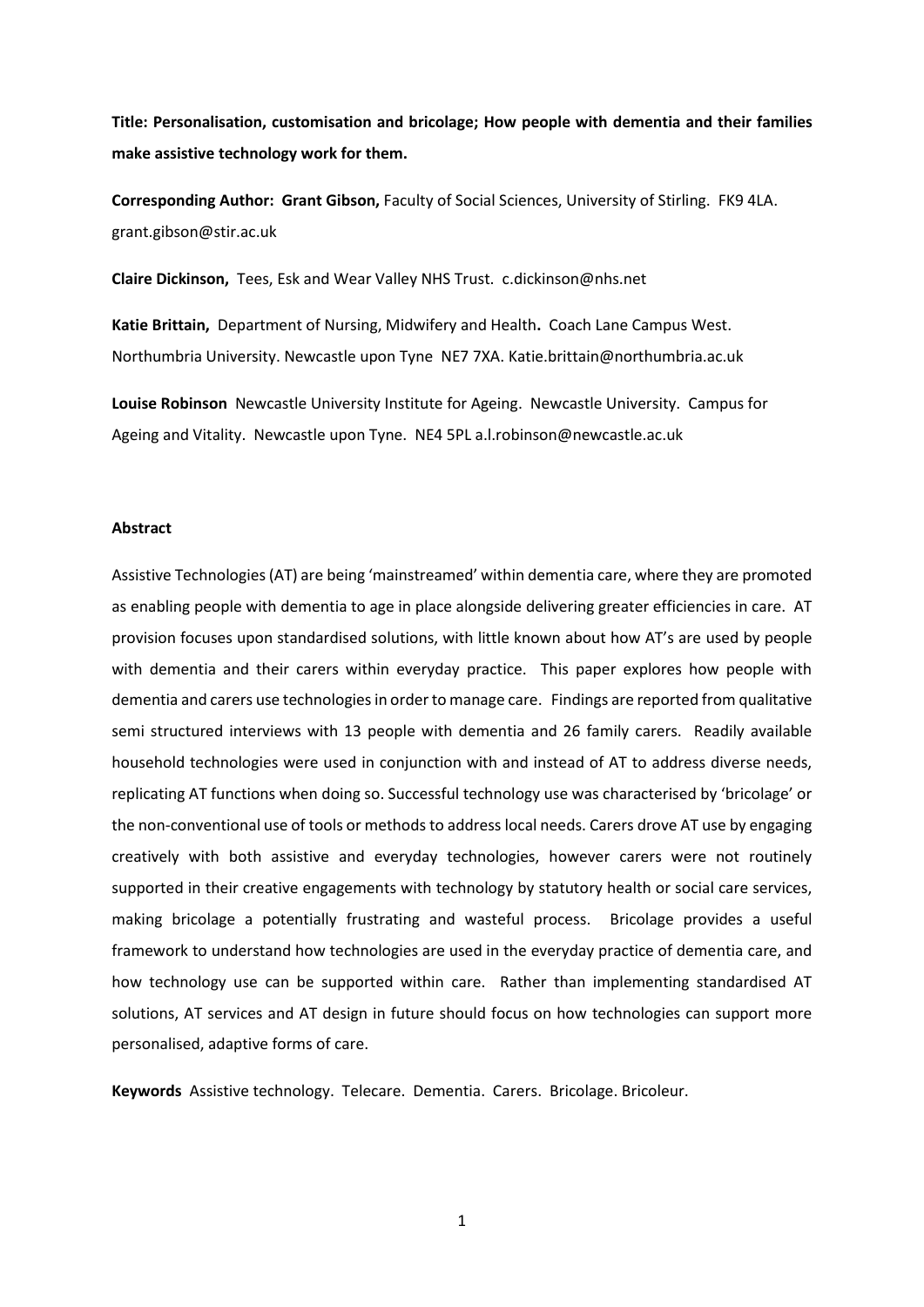### **Introduction**

As the issue of dementia grows in salience within western societies, technological interventions are being valorised as a means to improve quality of life while reducing the individual and societal burdens commensurate with dementia. Embracing a consumer driven model in which technologies promote 'active ageing', or increased good health and public participation in older age, the same discourses are being used to support the role of technology in addressing the 'dementia crisis' (Mort *et al* 2012). Through the use of health care technologies such as 'telecare' (suites of sensors which allow care to be provided at-a-distance), older people with dementia can be encouraged to 'age in place'; remaining autonomous and independent at home while simultaneously promoting reduced financial burdens for states (Sixsmith and Sixsmith 2008; Brittain *et al* 2010; Roberts and Mort 2009; Milligan *et al* 2011; Pols and Willems 2011; Peek *et al* 2015; Barken 2017). In further expressions of a consumerist discourse of care, future developments in technology such as the Internet-of-Things, Smart Homes and social robots will continue to reduce health and social care costs, while also shifting responsibility for care from the state to the individual, and from health care institutions to the home (Langstrup 2013; Moyle 2017). From a public policy position, such arguments are at first glance hard to critique, with older people's desire to remain at home for as long as possible being used to support these arguments (Secker *et al* 2003; Oldman 2003; Greenhalgh *et al* 2013). Reflecting these arguments, interest in rolling out AT is high. The majority of United Kingdom (UK) local authority services now provide telecare (Gibson *et al* 2015; Lorenz *et al* 2017), while the attention paid to telecare within public policy continues to grow, as seen in the role technology plays in the UK Prime Minister's Challenge for Dementia 2020 (Department of Health 2015) and the third Scottish Dementia Strategy (Scottish Government 2017).

However the assumption that technologies will inevitably bring wholesale transformations to care, and the discourses behind these assumptions are open to challenge. Most recently Greenhalgh *et al* (2012) argue that assistive technology implementation within the UK is determined by a modernist and rationalist discourse, in which AT are viewed as a means to achieve greater efficiencies across health care systems (Oldman 2003; Secker *et al* 2003). In such discourses telecare is largely defined as a top-down process, driven by service rationalisations and efficiency savings, and 'dropped in' to routine care via standardised telecare packages. Such models for technology development and implementation also produce telecare recipients as passive consumers, with 'need' being defined by those providing technology, rather than those receiving them (Mort *et al* 2012). Despite attempts in public policy to promote the mainstreaming of telecare, there is currently little evidence to demonstrate that these technologies are being widely adopted, that they lead to significant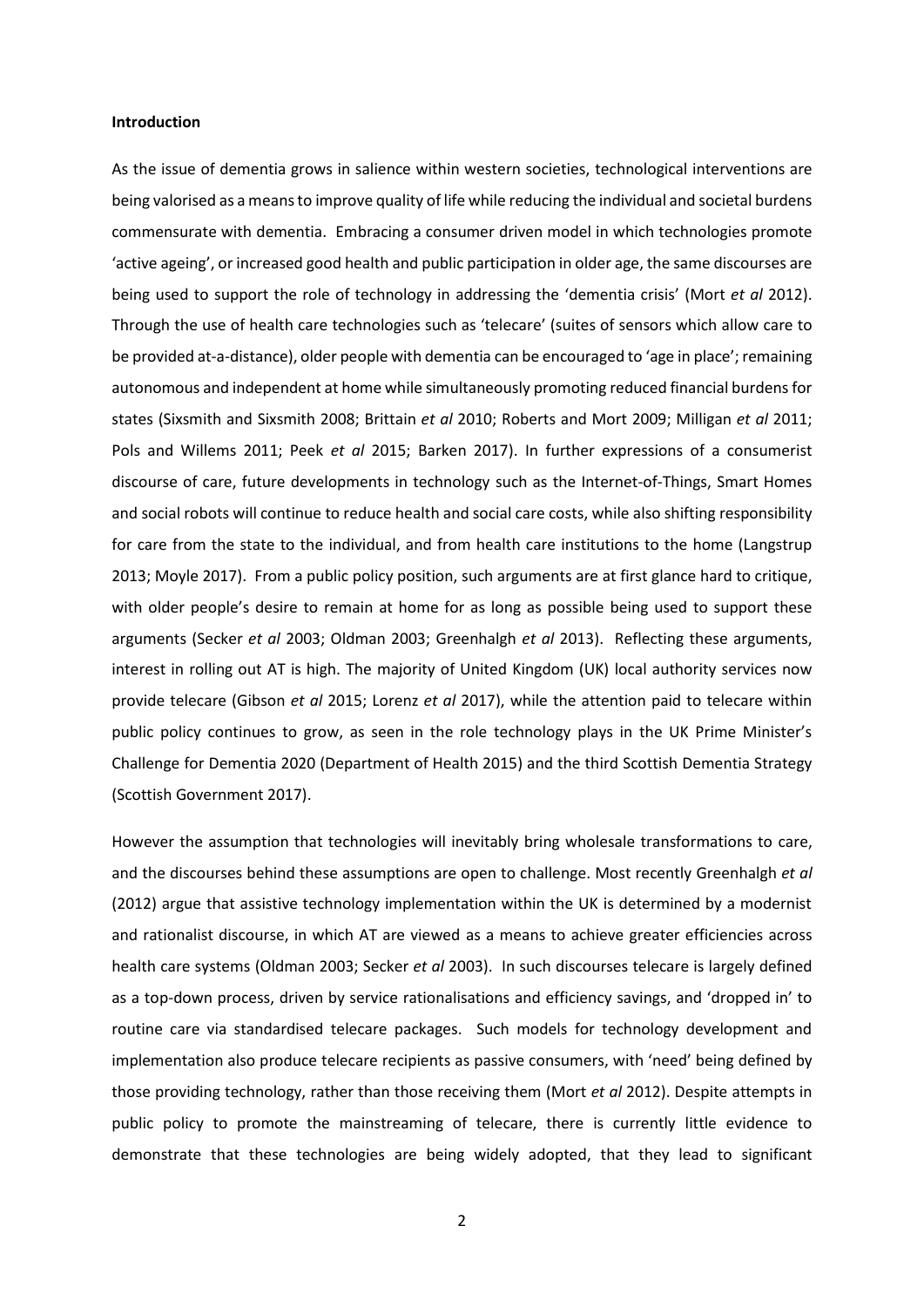improvements in care, or that they are cost effective (Roberts and Mort 2009; Steventon *et al* 2013; Greenhalgh *et al* 2013; Bowes *et al* 2013; Hirani *et al* 2014; Fleming and Sum 2014; Knapp *et al* 2015). Roberts and Mort (2009) in 2009 argued that a mismatch exists between the promise of telecare and its material realisations; a claim which is also supported in more recent assistive technology implementation research (Gibson *et al* 2015; Newton *et al* 2016). This suggests that despite the growing rhetoric supporting the role of technology in the care of people with dementia, there remain significant challenges to its mainstreaming.

Drawing on research across the health and social sciences, a number of studies have begun to explore the processes through which AT's are adopted and used across different chronic illness populations (Mort *et al* 2012; Pols 2012; Greenhalgh *et al* 2016). Crucially AT research and development and the discourses, policies and services based upon them have historically paid little attention to the local contexts in which AT are developed, provided and used (Orpwood *et al* 2007). Lopez (2014) further supports this claim by arguing that telecare and its implementation has focused on 'technical fixes', which determines what is understood as care, and what people in receipt of care can and should expect from services. Such research rejects the rationalist and technologically deterministic discourse of technology as a panacea to health and care services. Instead, the 'success' of technologies emerges from the very specific local contexts in which they are implemented, and the local contexts and arrangements through which people living with chronic illnesses use them. The literature relating to the user centred design of technologies in dementia care has long argued that successful design is dependent on technologies being able to integrate themselves within these local, habitual arrangements, and that engaging with user perspectives throughout the design process is required if such successful technology arrangements are to be achieved (Bjorneby *et al* 1999; Orpwood *et al* 2004). However, despite such recommendations, it appears that placing people with dementia and their carers at the centre of the design process is still not commonplace within technology research and development.

Research exploring AT use among older people has found that decisions to use AT are not simple, rational choices, but instead are influenced by the practical and moral choices experienced as people live with chronic illness, including dementia (Doyle *et al* 2013; Chan *et al* 2009; Brittain *et al* 2010; May *et al* 2011; Mort *et al* 2012; Bowes and McColgan 2006; Rosenberg and Nygard 2011; Gibson *et al* 2015). Lopez (2014), alongside Langstrup (2013) argue that the relative success of health technologies depend on a whole series of 'little arrangements'; the mundane practices, adaptations, or changes to a person's social and spatial arrangements that are needed if people are to integrate technologies into their everyday lives. In such arrangements health care technologies also interact with everyday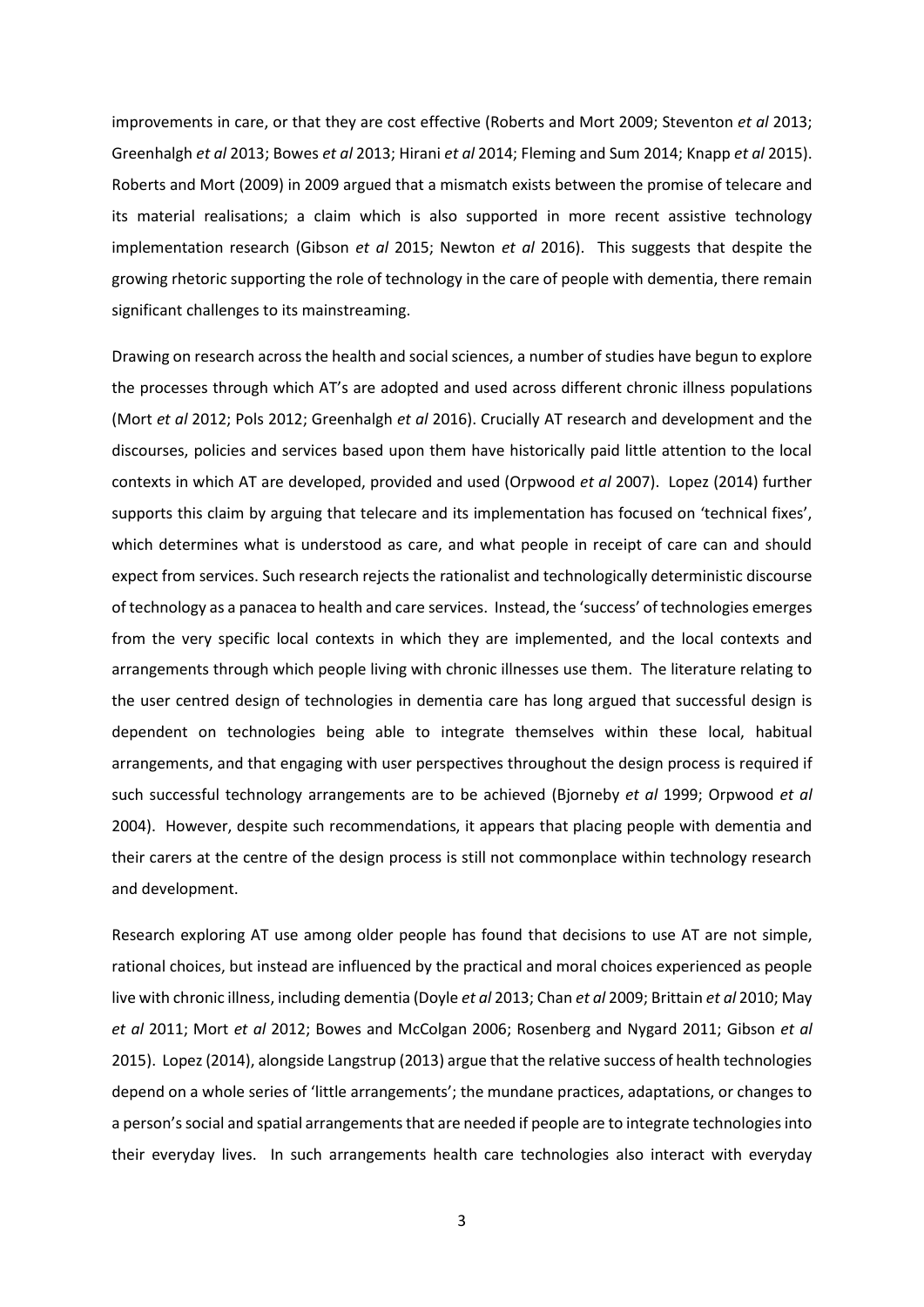devices including telephones, televisions and other household devices (Astell *et al* 2014). It is often these devices that people need assistance in managing, yet typically such devices fall outside the remit of publically available AT services (Nygard and Starkhammar 2007; Gibson *et al* 2015). How far AT interacts with everyday technologies raises important questions regarding what technologies are defined as AT and which are excluded, and where the boundaries of technology enabled care in dementia lie. Reporting findings from a study exploring everyday use of AT by people with dementia and their informal carers, in this paper we explore how people with dementia and their carers integrate and use assistive and everyday household technologies within the context of their routine care.

### **Methods**

#### *Data collection*

Participants were recruited in the North East of England via local dementia cafes, a day centre and supported living service, a local authority telecare service and a regional public participation in research forum. In order to give people with dementia a full voice regarding their views and experiences, where participants gave consent, people with dementia and their carers were interviewed separately. Consent was taken using process consent (Dewing 2007), in which consent from people with dementia consent was gained if they were able to understand and reflect upon whether to take part, could retain the information long enough to make an informed decision about taking part, and could reaffirm consent where necessary during the interview. If participants felt fatigued, distressed, confused or forgot the purpose of the interview then they were reminded of the reason for the interview and given the opportunity to stop. East of England Research Ethics Committee (ref 11/EE/0505) gave ethical approval for this study.

While participants were either in receipt of AT, or had used AT in the past, we expected that many people would be unfamiliar with the full range of AT products available. Photographs of different AT products including telecare and its component sensors, GPS location monitoring devices, signage, reminiscence tools and dementia friendly furniture provided prompts for discussion. While our initial focus was on AT devices, it quickly became clear that AT's were used alongside household technologies, including TV's, telephones, kitchen appliances and even simple objects such as whiteboards or post it notes (Nygard and Starkhammar 2007; Nygard 2008). Importantly many such devices were used instead of or alongside AT's in order to promote assisted living goals. This in itself was a key finding of our research. We therefore expanded our analysisto include the use of household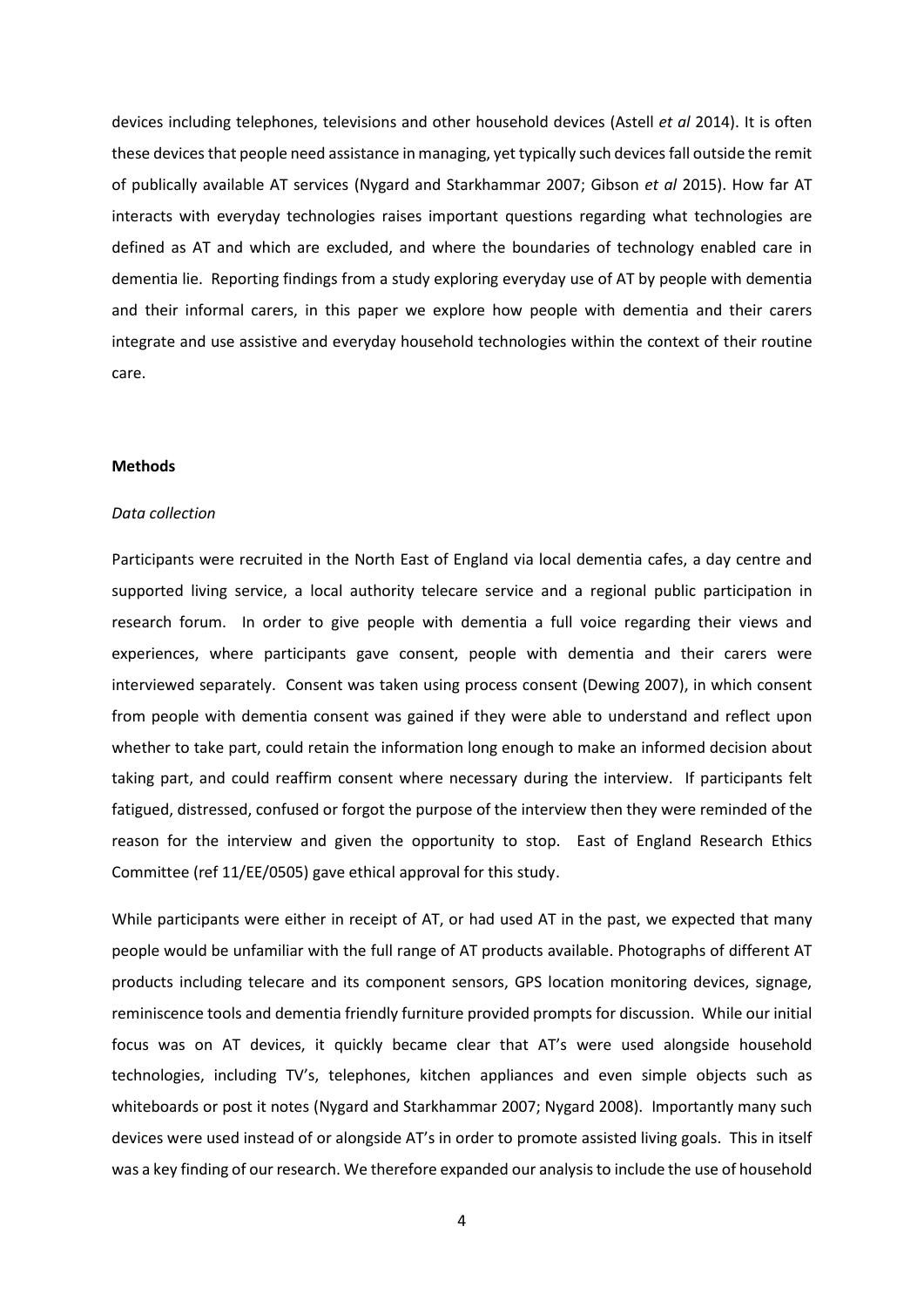or everyday technologies to help with care. Further information about how AT was defined in this study can also be found in earlier project papers (Gibson *et al* 2015; 2016). Interview topics are listed in Box 1.

## Box 1. Topics for investigation within interview schedules

- General feelings about the use of technology
- Views about specially designed AT used in dementia care (via demonstration of  $\bullet$ photographs)
- Current use/non-use of everyday technology and specially developed AT
- **Experiences of accessing AT**
- Views regarding the use of or non-use of AT in the future as their illness progresses
- Areas of residual need

# *Data analysis*

Interviews were analysed using thematic analysis and the constant comparative method (Glaser 1965). Interviews were audio recorded and transcribed verbatim. After an initial listening/reading of transcripts, transcripts were then coded using Nvivo 10 qualitative analysis software. Data collection and analysis were an iterative process and the analysis informed subsequent interviews. Codes were then organised into emergent themes, with themes influencing subsequent coding and recoding in an iterative process (Braun and Clarke 2006). Interviews continued until data saturation was reached.

## **Results**

A total of 26 carers and 13 people with dementia took part. Twenty-one participants were currently using AT, 18 were not, although they had had some experience of AT in the past. Participants were aged between 49-92 years: (people with dementia age range 49-91 years, mean age 72 years; carer age range 49-82 years, mean age 61 years). Three people were living with early onset dementia (onset <65yrs). Participants were spousal couples (9 dyads) in parent-child caring relationships (3 dyads), or a family friend providing care for a person with dementia (one dyad). In cases where carers were interviewed alone, carers were current spouses (6), widowed spouses (7); children (4), grandchildren (2) and an aunt (1). All participants were living in their own homes at the time of interview. All people with dementia had received a formal diagnosis of dementia; however, we did not formally assess dementia type or severity.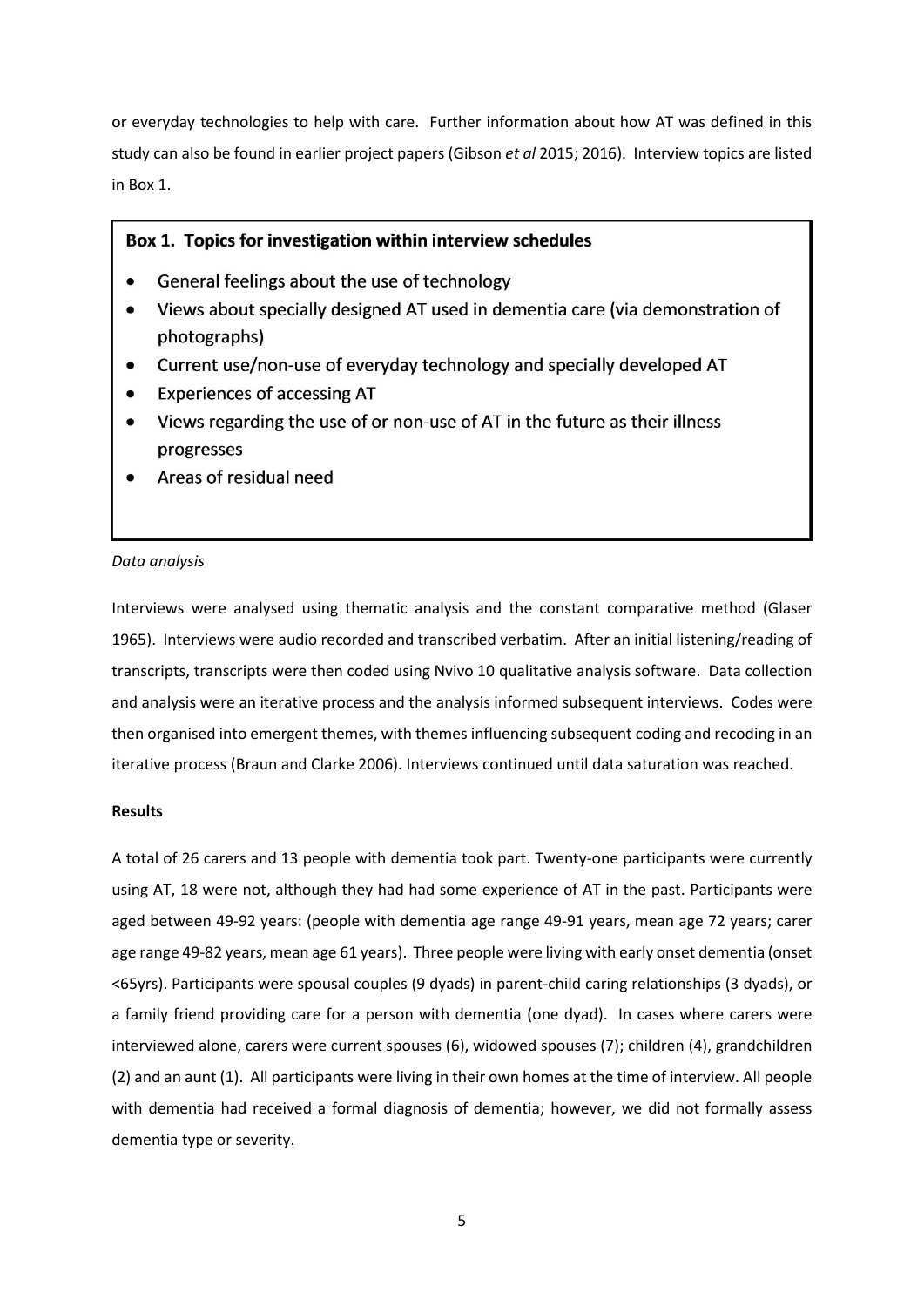### *Technology use in everyday practice:*

Although AT could be accessed through formal services, the majority of technologies used by participants in this study were accessed through private means. Four people with dementia-carer dyads accessed formal community alarms and/or telecare systems via social care agencies after referral from a GP, memory service or other health/social care sources. Two person with dementiacarer dyads had developed 'home-made' telecare systems using readily available IT equipment (smartphones, tablets, webcams or CCTV cameras). Household technologies used to fulfil assistive functions included the simplest technologies such as pen and paper notes, household products including kitchen appliances, everyday clocks and telephones or 'off the shelf' IT equipment like smartphones, tablet and laptop computers. Such devices were purchased online or from high street stores, rather than through formal AT services;

*Int I'm really interested in all the gadgets and the devices you've used, where did you get them all from?*

*C106 eBay. (laughs)*

*Int Okay, where else have you bought these things, things like the telephones for example?*

*C107, I normally get them off the, off the shopping channels.*

Spouses or children usually took responsibility for purchasing decisions; only rarely did people with dementia purchase devices themselves. Examples of privately purchased devices included GPS location trackers or dementia friendly versions of simple household objects such as signs, clocks, telephones or remote controls. In many cases these devices were purchased without consultation with the person with dementia, and in cases of children buying devices, without talking to the spouse. Where carers bought household devices, they often did not know alternative AT devices existed;

*C102 I've seen examples of the big clock at (day centre). I've seen things like that there. But again they're things that you can buy in some shops. But I think a lot of people aren't really aware of them.*

Importantly the everyday use of AT could be characterised by frequent adaptations of technologies beyond their original configurations or settings. Key to technology use, technologies were adapted using a series of complex but mundane arrangements, each determined according to an individual's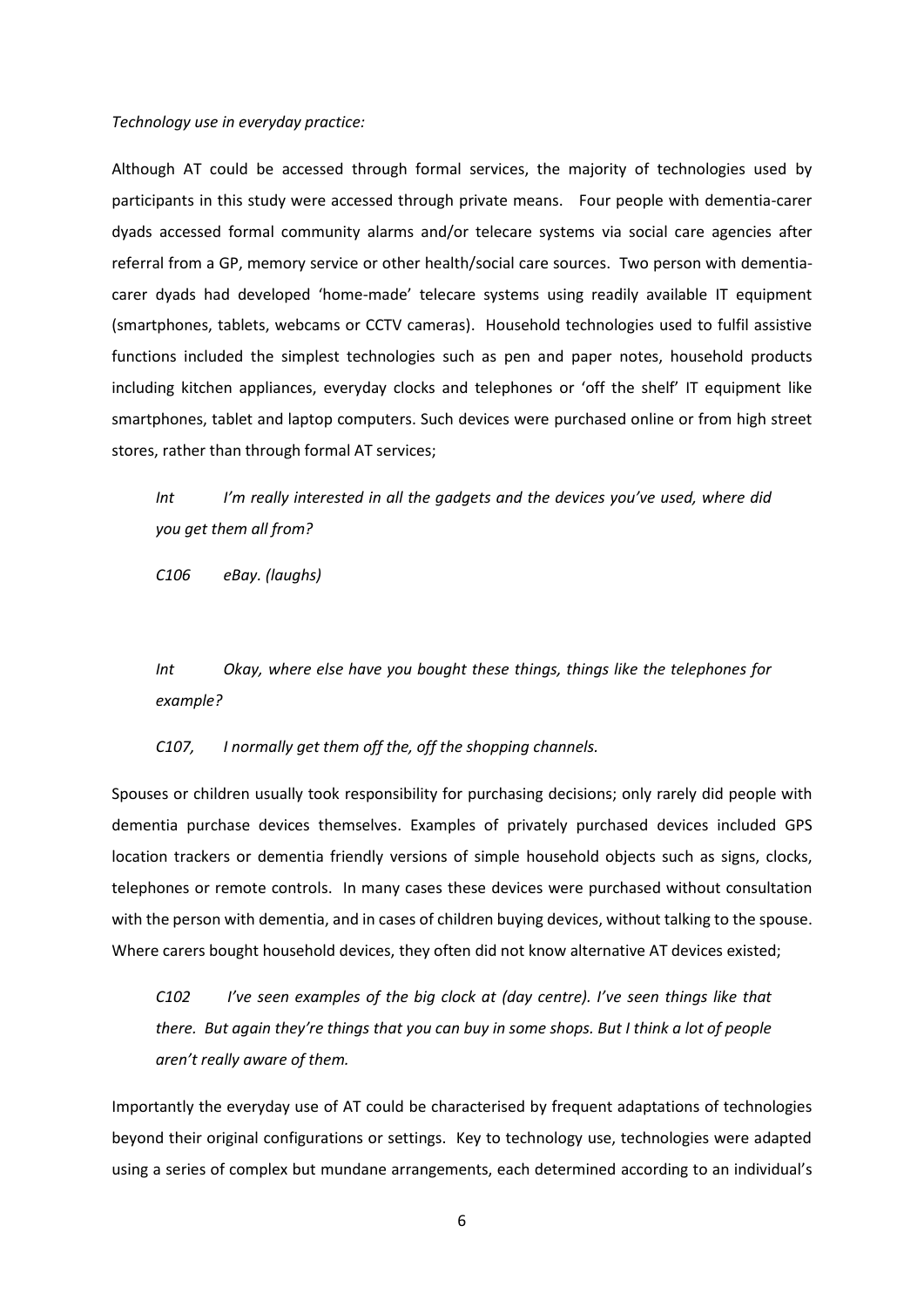circumstances. Rather than the highly technologized, complex and fixed arrangements which characterised telecare installations, most adaptations were simple changes, for example using pen and paper to provide simple instructions;

*C113 So I put up notices saying, "If anybody rings, and they want to come, give them my number or tell them to come when I'm here" sort of thing. Notice on the door, "Don't go out unless you've rung (daughter)" . "Put your chain on at night" and stuff like that. When I left at teatime, I used to say, "Now, when you show me out Mam, put the chain on the door."* And then there was a notice on the door: "Don't undo the chain until (daughter) *comes."*

Other examples included sticking post it notes to microwaves, writing a set of instructions for a TV remote control, or using duct tape to cover buttons on a radio or washing machine. Devices with other purposes could also be put to novel uses, such as using a whiteboard bought from a toy shop as a notice board, diary of events and way of leaving messages for care staff. One carer used a novelty motion sensor shaped like a chicken as a door sensor (fig 1). The passive infra-red (PIR) sensor made a crowing noise when movement was detected, which would alert the carer if his wife tried to leave the house.



*Figure 1 Novelty door sensor placed by C107 near his front door*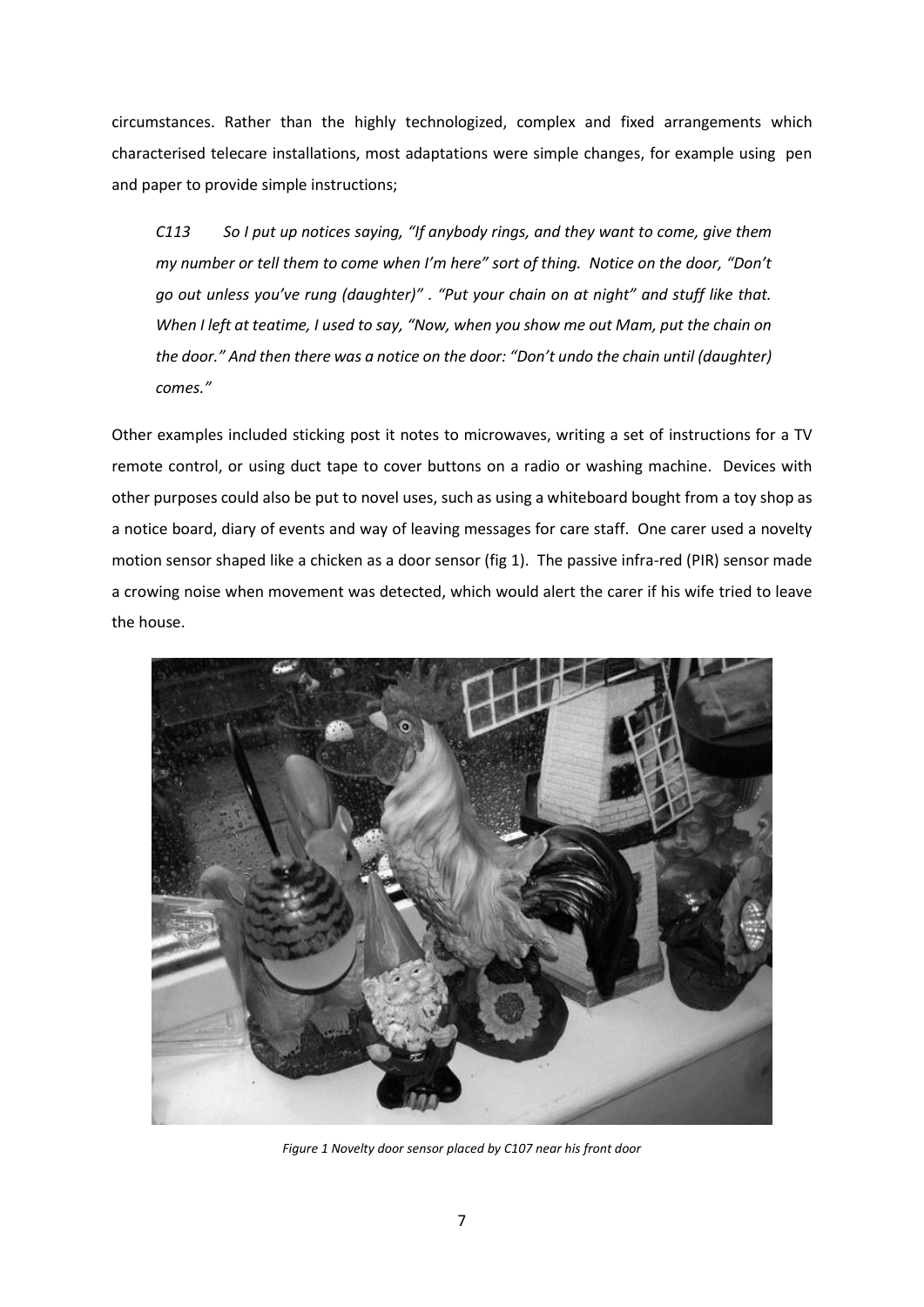Several carers also used more complex arrangements of technologies, including laptops, smartphones, tablets, webcams and home closed circuit television cameras linked together to create bespoke 'telecare' systems;

*C107 Actually I've got cameras watching her (wife living with dementia) as well. Which when carers come I flip through and see if there's anything. But mainly she doesn't move at all. You know, she can be sitting when I go to bed; she's sitting when I get up. If she's lying, which she can lie there and there's no getting her up neither.*

In these cases, both carers judged their own 'home-made' telecare systems assuperior to the telecare systems provided by local authority technology enabled care services. One carer refused the offer of a social care installed telecare system because he felt his own system better met his needs. Specifically, the carer felt his solution could be tailored as his and his wife's needs changed, while also being much less expensive than the telecare systems provided by the local authority.

The pragmatic benefits received from bespoke telecare systems also over-rode any ethical concerns regarding their use of the technology. Issues of privacy and autonomy have prevented video surveillance being used by telecare services, however informal carers were not constrained by such concerns, and therefore could be more flexible in their use of technologies when compared to equipment provided by the state;

*Int In the past, how do you think she'd have felt about things like the cameras watching her?*

*C106 Well... And I'd have to be careful, you know. I mean they're only put there as a safety. More for my benefit than hers, I must admit. Just so I could relax when she was some nights sleeping on the settee, you know what I mean?* 

*Int If she was aware of them do you think she would've accepted them or would she've been more...?*

*C106 Well I think she may've thought it was, you know, it was invading her private life. The same as all these CCTV cameras everywhere, you forget about them don't you?*

While frequently mundane, these technology arrangements were dependent upon the successful configuration of available devices, alongside an aptitude for technologies among carers and an awareness of the individual needs of the person they looked after. But in their capacity to be personalised, these configurations were preferable to what were seen as the formal, inflexible, proscribed and expensive alternatives provided through care services. Organised into either simple or complex technological arrangements, these configurations more closely aligned with individual need than the devices available through formal services.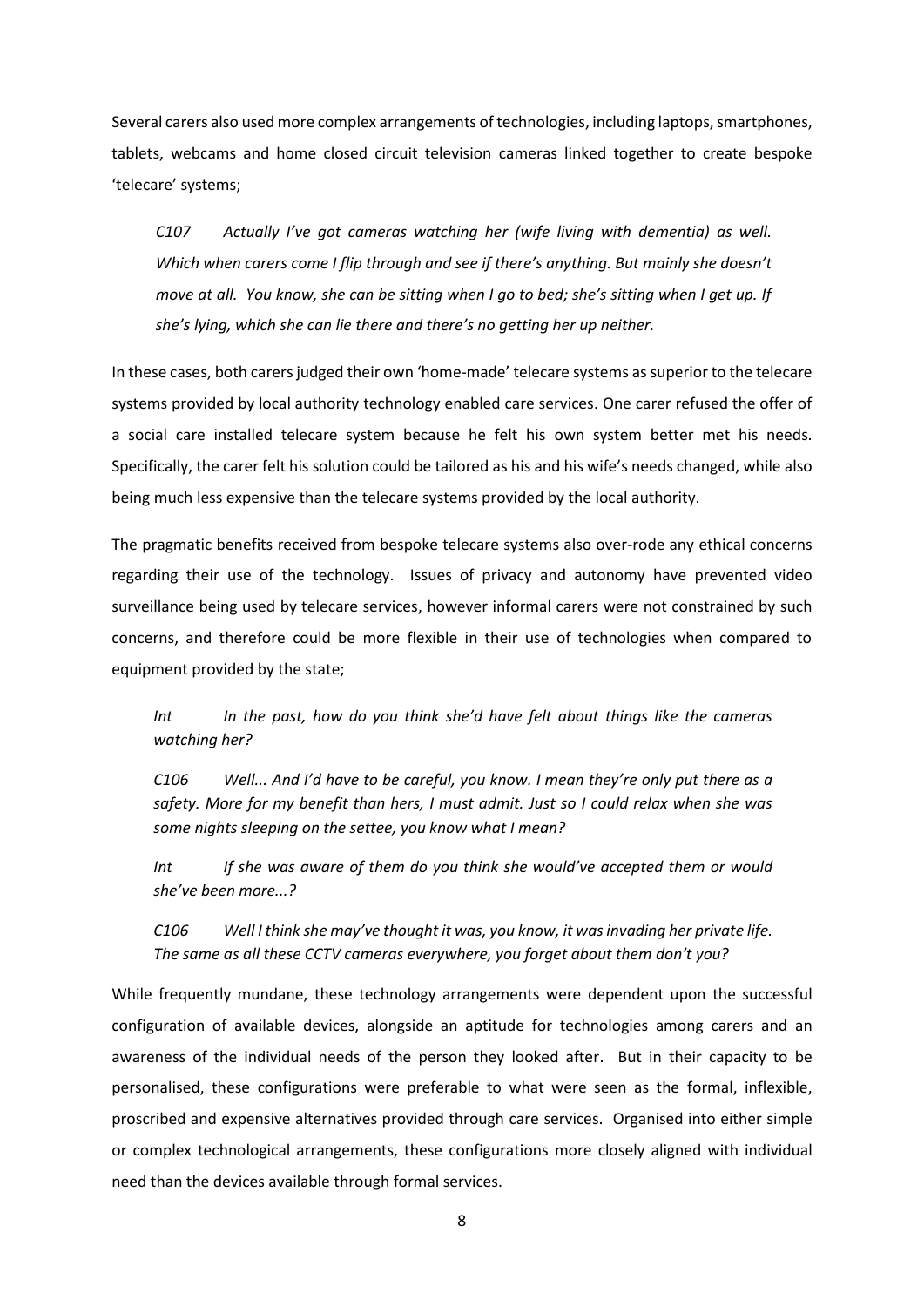#### *What was needed to support technology enabled care arrangements in practice*

In practice, such technology arrangements were usually dependent upon a (male) carer, typically although not always living with them, who could identify technologies that could solve the problems they faced, before seeking them out and putting them into practice. Husbands or adult children acted as what Greenhalgh *et al* (2013) call a 'bricoleur'; a person who was open and knowledgeable about technologies and who could integrate them into care. Alternatively, in some cases carers felt forced to act as bricoleurs because of a lack of assistance from health and/or social care services, leaving them to 'muddle along' themselves. Thisrole was not dependent upon possessing advanced technical knowledge (for example how to network relatively complex IT equipment on their own). More central was an aptitude and willingness to use technology in novel and individualised ways. For example C104 noticed her mother struggled to tell the time;

*C104 Well, the clock I've got at the minute – she would ask us about six, seven times a day, "What day is it? Is it morning? Is it afternoon? Is it night?" And the social worker mentioned the day clock and I looked for one and I've gotten this one. It's quite good but afternoon – the evening goes from five o'clock 'til ten. And then of a morning, it doesn't change to morning 'til seven o'clock, you know. So ifshe gets up at six o'clock she's thinking it's evening still. So I think it should change maybes about six in the morning.* 

After being told about dementia friendly clocks by her daughter, the carer searched for products via google, which then pointed her towards assistive technology online resources through which she found the 'day clock', a clock which gave the time as a period of the day (e.g. its Thursday afternoon). Despite installing the day clock, the carer still had to remind and encourage her mother to look at it;

> *C104: It's a lot less frustrating for me 'cause I used to go, "Oh God. I've told you," you know, "It's Monday," or, "It's…" (Laughs). "But is it morning or afternoon now?" You know. It was one o'clock in the afternoon and she (mother), went, "Morning," and I said to her "Do you mind looking at that clock?" (Laughter). I said, "Do you mind looking at that clock?" She went, "Ah it's afternoon," and I went, "Uhuh." (Laughter).*

Even relatively simple technologies required a series of previously habitual arrangements to be supported by a carer if they were to work in practice. Other examples included charging batteries, reminding a person to wear their pendant or pick up a fall detector, carrying out simple telecare maintenance checks or setting up a GPS device. One carer described the benefits that a 'Buddi' GPS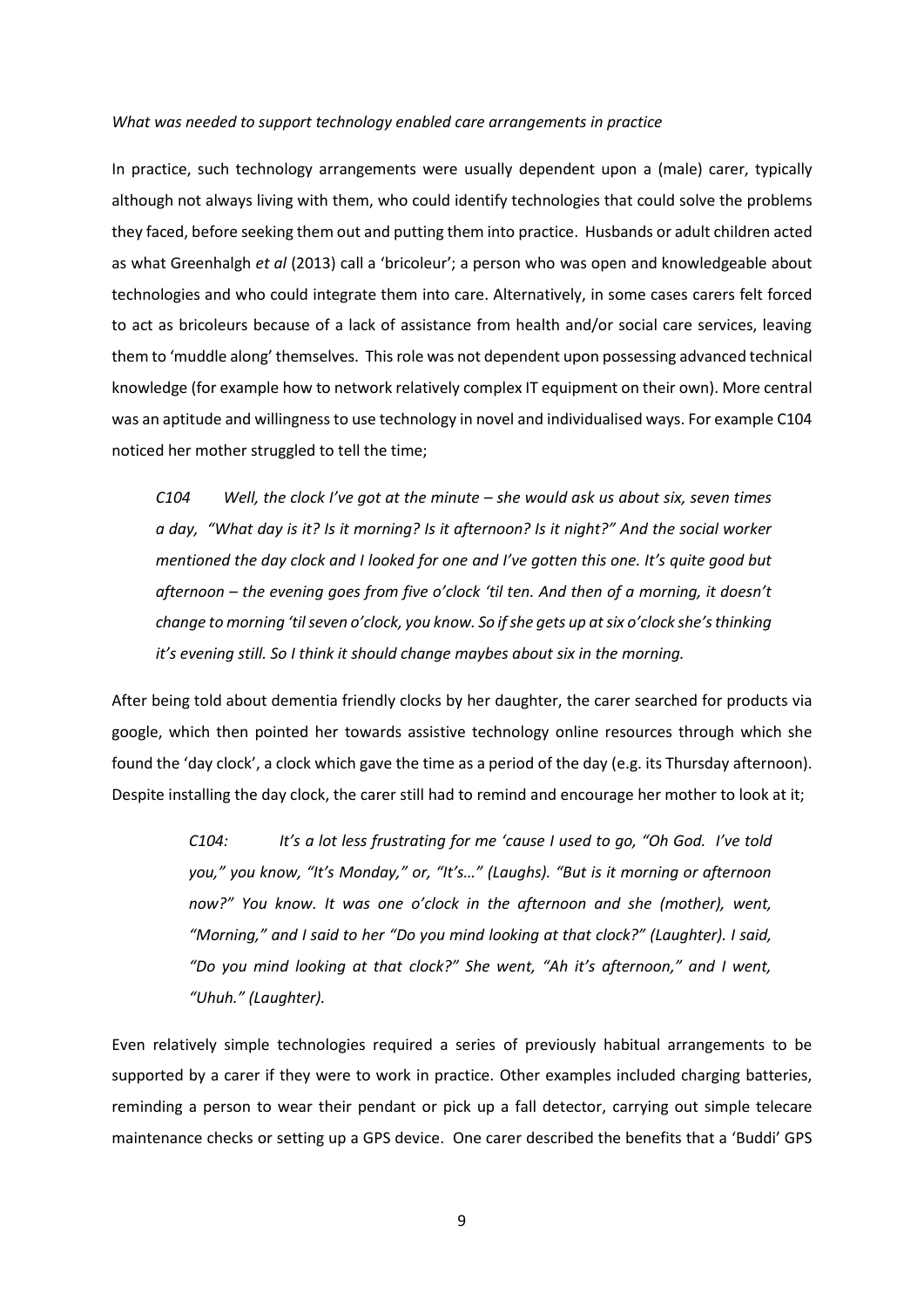[\(www.buddi.co.uk\)](http://www.buddi.co.uk)/) system brought her mother and herself, enabling her mother to go out unaccompanied, and her to stay in paid employment for longer;

*C109 Without the GPS, as I say I couldn't have continued working for as long as I did, and I'm still, we're still benefitting from it. I think it's a wonderful device, wonderful.*

The device was clearly an example of successful implementation of technology enabled care. Yet upon further questioning, it became clear that the successful use of the Buddi was dependent on a complex series of social and spatial arrangements. The GPS had a specific place on a piece of furniture which the person with dementia could clearly see. Each morning, the device would be put in this place, ready to be retrieved by the person before going out. Upon returning, the carer would then retrieve the device from her mother's handbag, recharge it, then put the Buddi back in its place before bed, ready for the next day. After being told repeatedly over several months, the person with dementia automatically collected the device each morning. At the time of interview, the person had forgotten the purpose of the Buddi, but now automatically collected it; it had become a habitual part of her morning routine. Yet without each of these specific, ordered steps, the Buddi may have quickly fallen out of use, reducing its undoubtedly beneficial effects in the lives of both the carer and her mother.

Most technologies required at least some of these arrangements if they were to be successful. Such arrangements also continued to need 'work' from carers to make sure the technologies being used were still successful. In the example of telecare, the carer had to continually assess whether these arrangements were working, at what point they needed changing, and when they needed to be abandoned. In addition, supposedly passive telecare devices, which are frequently described as requiring little to no input from a person, also demanded their own series of actions and monitoring if they were to work. Expected to only raise an alert in case of a fall, fall detectors generated frequent false alarms, for example if a person stood up or sat down too quickly. Telecare systems required a button to be pushed or call made periodically in order to check the system's connection to a call centre, which could cause surprise if a person had forgotten to do so. People with dementia frequently disliked or refused to wear pendant alarms;

# *Carer 113; She said it [pendant alarm] made her feel like a crock. She says, "I don't need this, I'm perfectly alright".*

*PwD 104; I'll tell you the truth, I'm terrified of it [pendant alarm].*

If a person didn't wear a pendant, then carers needed to find alternative ways of ensuring pendant alarms were present in an emergency, such as keeping the pendant on a coffee table or hanging it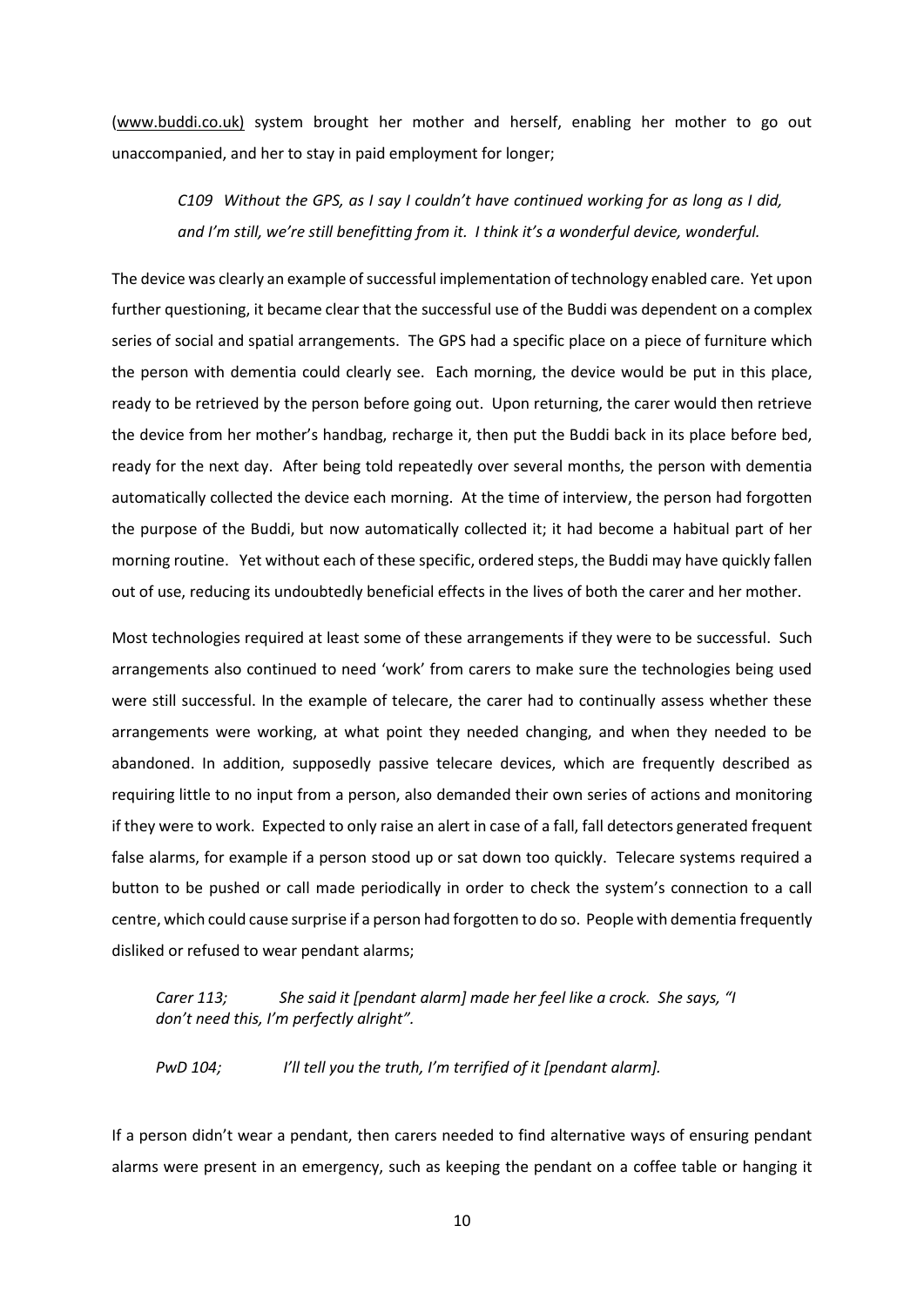from a bedside lamp. Other items had similar issues, for example in one case a person with dementia was stopped from leaving the housed unaccompanied after he became lost and his GPS monitor revealed that he had travelled on a bus to another city. The device revealed just how far he had travelled, how lost he had become, meaning walking independently was judged too risky even despite the technology (Berridge 2015; Brittain *et al* 2017). Such uses were 'failures' in so far that they were not being used according to the designed functionality of the pendant, or the guidance given to people by services. But commonly they were the only way carers could ensure alarms were used in something approaching their designed for manner. What constituted successful adherence to a device therefore varied significantly when comparing use in everyday practice to how manufacturers or services expected them to be used.

The progressive nature of dementia also meant people's ability to interact with devices changed over time. As cognitive or functional abilities declined, devices could fall out of use;

*C111 we bought him a really simple microwave, he only cooks things on high, so that's all set. So he just turns the minutes. He doesn't have to, he just turns to the number of the minutes. So I leave little signs in the – in the fridge. You know, because I realised he – he wasn't eating – he wasn't eating his vegetables. So we got him the steamed vegetables that he can put in there. But he doesn't remember what they're for so. (Laughter) I leave a little note. "Have these with one of those meals."*

As the person with dementia's abilities changed, this carer had simplified the cooking process by covering certain settings on the microwave, and leaving signs in the fridge. Such arrangements required continual negotiation, with carers frequently adapting technologies and arrangements needed to use these technologies. This continual adaptation and re-adaptation of technologies as a person's needs changed was a regular feature of the routine use of technology to assist with care.

## *Challenges to using technology in personalised ways*

Technology use in practice placed often complex demands on both people with dementia and their carers. Unsurprisingly then, a number of challenges to technology arrangements also emerged. Not all carers were comfortable acting as bricoleurs; using technology in the personalised ways required to make them work in practice. Some people with dementia had no-one who easily mediate between themselves and the technology; because they lived alone, or because a carer lacked the comfort, familiarity or confidence with technology to act as a bricoleur. Alternatively some carers had little interest in, or explicitly rejected the use of technologies to help them or the person they cared for. For simple technologies the challenge could be identifying solutions, for example making the conceptual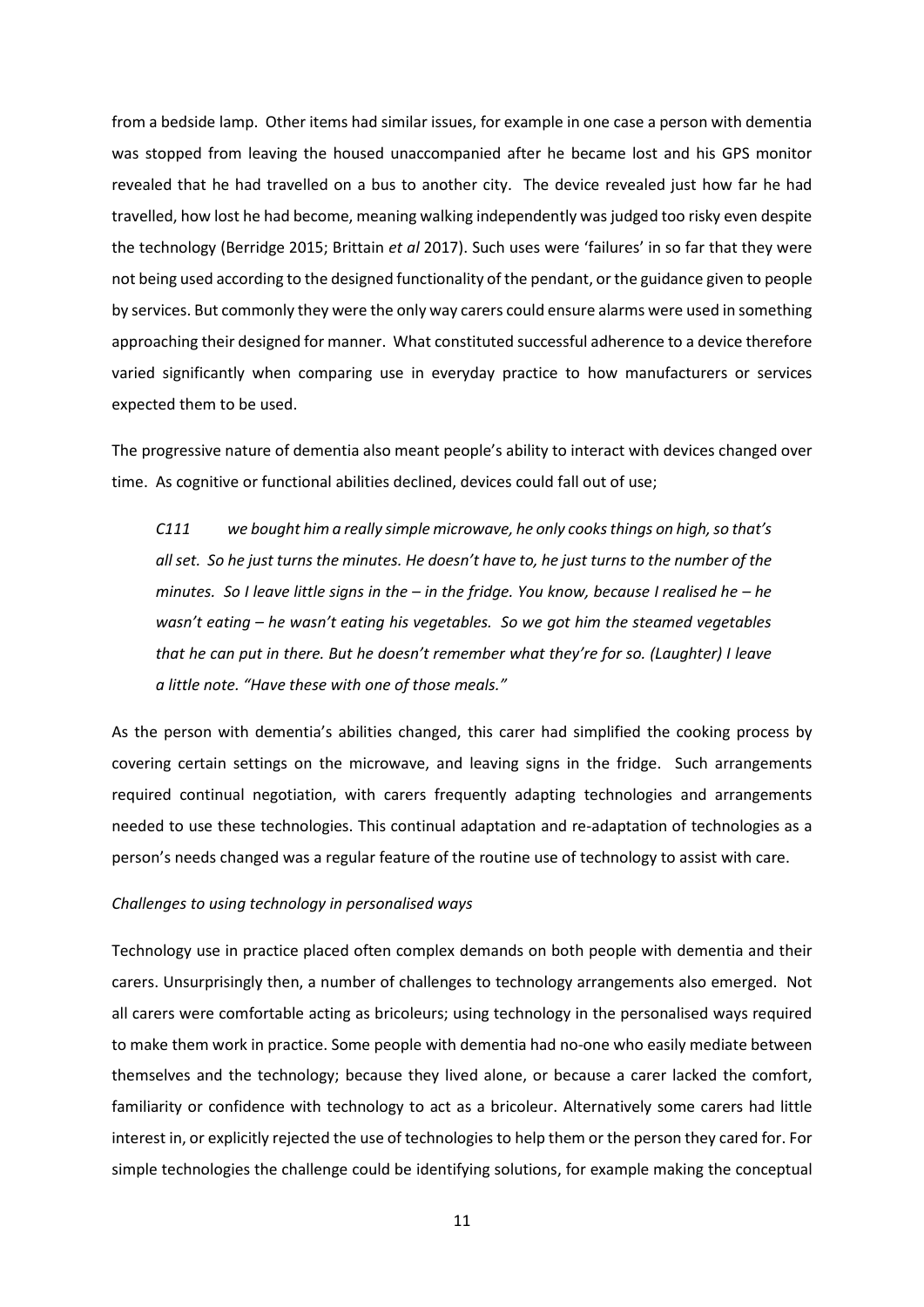leap from realising a person had a problem (e.g. using a switch) to putting a solution in place (covering it with tape). For technologies such as GPS or networked devices, problems of interoperability and levels of technical skill required to connect them could also limit their use. Despite being comfortable with using complex IT equipment, carer 106 still faced practical difficulties assembling cameras, phones, routers and computers into a home-made telecare system;

*Int How easy was all of that to set up?*

*C106 Difficult. It, it's, when I say difficult, it's not, the normal layman would give up. Cause you've got to get the right line, you've got to set the router system up (…) that's probably what's kept me sane (Laughter), it's not going to beat me.* 

Such arrangements inherently involved a great deal of trial and error. Solutions might only be found after several failures, which could be both financially and emotionally expensive. Even when solutions were found, they could eventually fail as a person's impairment worsened. Despite giving instructions and later by replacing old devices with simpler versions, one person with dementia still struggled to use a remote control, eventually losing interest in the television despite their carer's best attempts to help;

*Int And how is she with things like, the television?*

*C109 She, she can't use that. 'Cause we changed that about a year ago, and she just wouldn't be able to use it. I mean, I, I used to write the instructions down but she just couldn't, she couldn't be bothered reading instructions, I think.*

Several carers described having drawers or cupboards full of devices which had fallen into disuse or had never been used; as the person became unable to use them, or because they were not appropriate in the first place;

*C106 Me, I would have to look around. If I can get something the same, doing the same job you know, like I say, I've got stuff lying in the drawer over there and the box in there now that really should be put to somebody else's use.*

In the face of such failures, feelings of frustration were common, with some carers initially blaming the person with dementia for not trying hard enough, for not being 'interested' or even for being 'lazy';

*C107 I bring something down, put it on that table and she just won't touch it. I bought all sorts to try and help her; she's just not interested. Buy something new and she's not*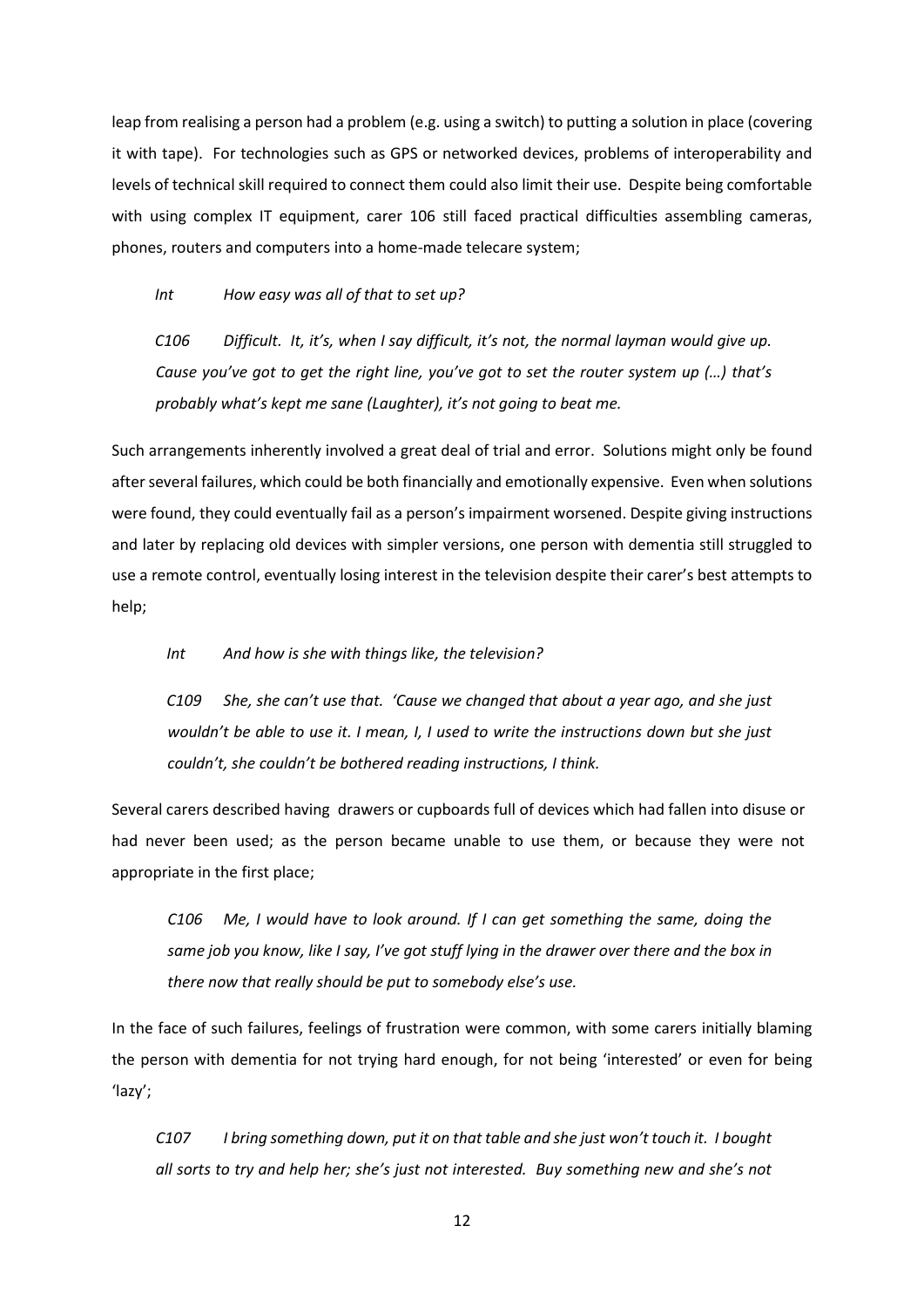*interested. As I say, I used to think she was just being bloody lazy, but that's been explained to me that's not the case.*

How far technologies were integrated into the everyday life of a person with dementia were also influenced by formal care services. Despite the mainstreaming agenda within social care, few people were aware of the range of AT products available or the referral pathways through which they could access them. Despite being an engaged user of technology, C106 was generally unfamiliar with either AT or sources of information about AT:

*Int Have you ever come across any sort of specific websites, or resources, or anything that specifically talks about using technology in dementia?*

*C106 No. No, not really. Not that I've looked for one, you know.*

Several carers had little knowledge of formal AT, instead using everyday technologies to fill the gap. Those who did seek advice from health or social care professionals about AT found that in most cases little information, advice or support was forthcoming, largely leaving carers to look elsewhere for advice or support (Newton *et al* 2016). Even where people had been assessed and provided with a formal system, little information about how services worked or how to use devices was provided. P108 had received a telecare system from her local authority, but had received little follow up care;

*Int The box, and the heat sensors, have they been helpful at all?*

*P108 Oh what, since they put it in? Haven't seen them since. No. I suppose they put it in, can ring the bell if you want it. Haven't seen them since. They haven't really, I've had a letter from them to say they're reviewed every year, or something. Haven't seem 'em since.*

In this case the person with dementia felt that technology had been 'dropped in' with little ongoing assessment of her needs. While the technology in itself was performing as expected, the lack of any follow up contact regarding the devices fed into a wider sense that services were not addressing her needs. Successful implementation of technology were judged by people with dementia and their carers according to what may be very different criteria than when compared to formal care services. Indeed, the implementation of such a system may meet the social care system's needs rather than her own.

In practice then, the everyday use of AT involved improvisation and the frequent failure of devices. That this takes place is not necessarily a critique of technology per se. However the inherently improvisational nature of their use, based on trial and error and 'making do', when combined with a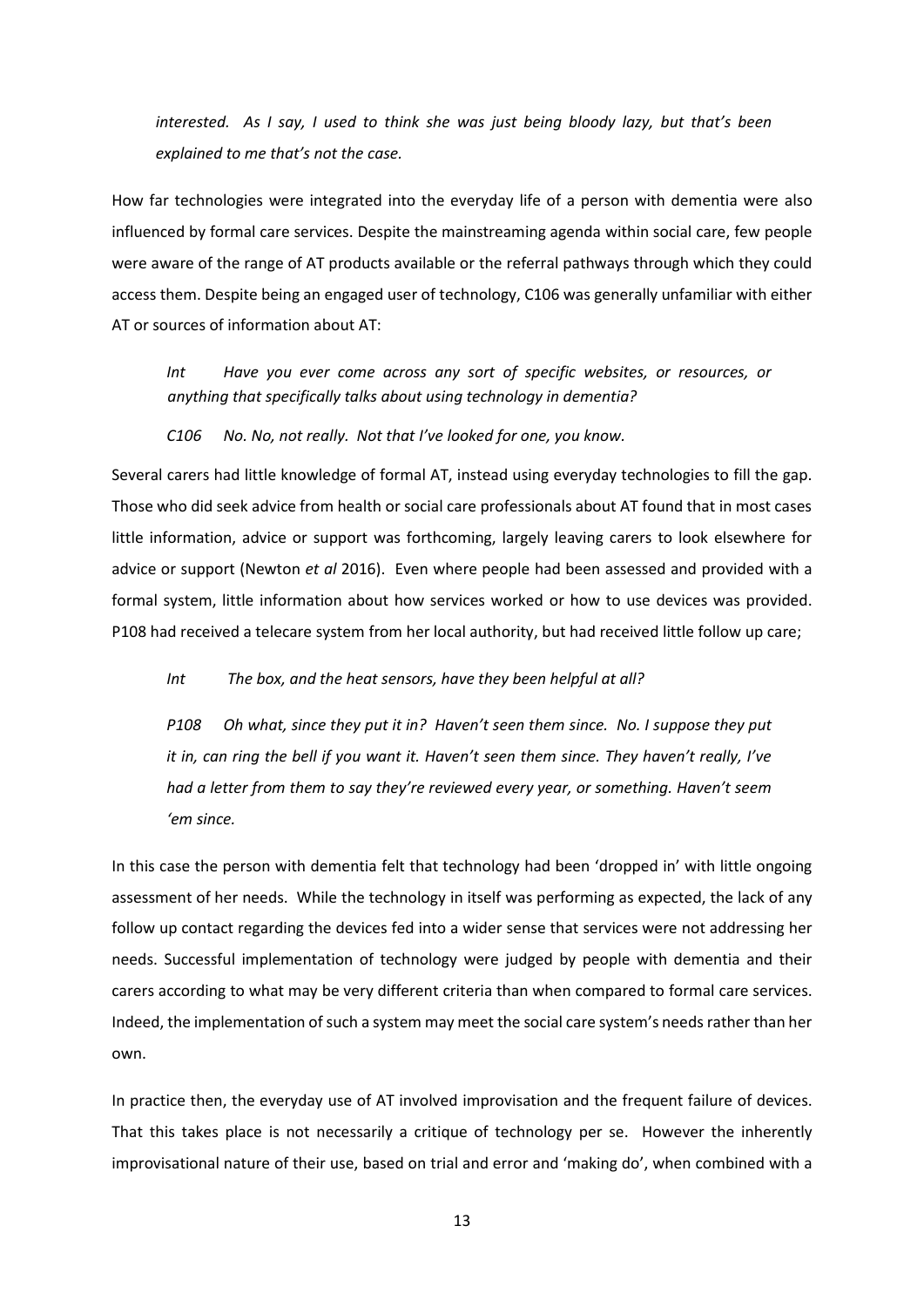lack of formal support from technology enabled care services meant using technology frequently became a frustrating and wasteful process. In the face of this lack of support several carers eventually abandoned or rejected technology as a tool for care.

## **Discussion**

The typical narrative around uptake, or indeed lack of uptake of AT has focused on a lack of motivation or interest to use technology, and a lack of awareness about technologies among people with dementia, their carers and health and social care professionals (Newton *et al* 2016; Lorenz *et al* 2016). While such a narrative undoubtedly has a role to play in technology uptake, this research suggests that many assistive technology products and services struggle to fulfil the care related tasks people with dementia and more often their carers want them to achieve. That general everyday technologies were frequently used either in place of or in the absence of AT suggests that many people with dementia, or more accurately their carers are willing to engage with technology, but that they frequently do not know enough about AT and their availability. In addition, current device and service models are either not yet meeting people's needs or that AT's are unacceptable to people based on these needs.

This paper supports previous research regarding the use of technology in dementia care practice, which has argued that technologies need to be placed within a person's habitual practices (Rosenberg *et al* 2012; Lindqvist *et al* 2013). First put forward in relation to Assistive technologies by Greenhalgh *et al* (2013), the concept of bricolage provides a useful conceptual tool through which to explore the socially situated nature of health care technologies and the social and spatial arrangements in which they are situated (Pols and Willems 2011; Stinchfield *et al* 2013; Greenhalgh *et al* 2013; Procter *et al* 2014; Kirkpatrick *et al* 2014; Lopez 2015). In our everyday use of technology we habitually engage in bricolage. We 'bodge' using whatever objects are at hand to achieve a solution or we may use devices in different ways to their intended purpose, simply because these solutions work for us. Carers of people with dementia, and to a lesser extent people with dementia themselves engage in bricolage, which is characterised by individuals adapting assistive and everyday technologies in dynamic ways according to their lived experience and the needs emerging from them as the person and their carer experience the dementia journey. Such adaptations could be simple, like sticking tape over a button, or complex, such as building their own bespoke telecare systems, but were present in almost all examples were technologies were successfully integrated into care.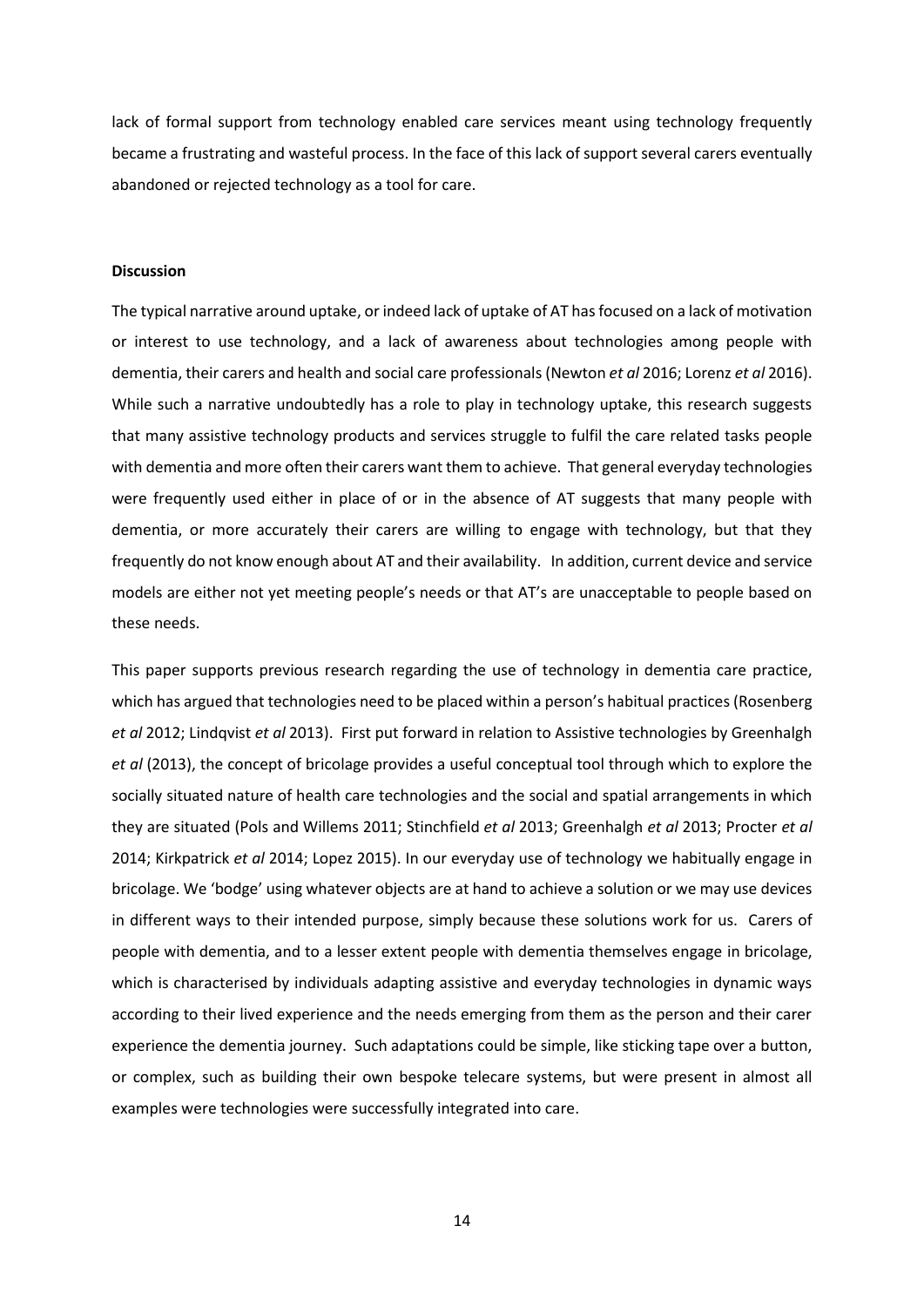Technologies are routinely subject to an often mundane but always complex set of socially situated arrangements, arrangements which are fundamental to the success of technologies. This is particularly evident when technologies are used in dementia care. Our findings further reinforce work by Pols and Willems (2011) who argue that the process of 'taming' technologies is dependent upon individualised 'tinkering' and Lopez (2015)'s claim that technology uptake is dependent on a series of 'little arrangements', or mundane but complex, socially situated and embodied activities which determine much of our everyday relation to technology. If technologies are to work for individuals in everyday practice, then this use is contingent upon both bricolage and carer's ability to place technologies within the little arrangements that constitute the practice of care. Bricolage is supported by the habitual and practical knowledge of devices built up over many years and preserved within both memories and bodily habits; as such some of these abilities can be retained well into a person's illness (Buse 2010; Pickard and Rogers 2012; Nygard and Starkhammar 2007). While experienced habitually these principles can also be 'designed in' through device and service designs which promote the personalised use of technologies according to individual need (Orpwood *et al* 2004; Pickard and Rogers 2012; Greenhalgh 2013).

However, as demonstrated in this research, within both design of technologies and the services supplying them, this designing in of bricolage does not routinely take place (Greenhalgh *et al* 2015). Bricolage arrangements were dependent on carers acting as 'bricoleur's'; creatively engaging with assistive technologies in order to solve their problems. However carers faced a number of challenges in fulfilling the bricoleur role. Household technologies could more easily placed within bricolage arrangements, largely because of a person's familiarity with them, their availability and their use. However formal AT devices or services do not routinely enable bricolage. Being newly introduced into a person's life, it was harder to place AT within such everyday arrangements. Formal telecare services required relatively fixed installations. Alternatively people had to use them is a specific, pre-described way, such as a person having to wear a pendant alarm, telecare sensors being fitted in specific locations, or requiring a person to interact with them to check the connection to the monitoring centre.

The 'crisis' model of AT, in which devices or services are typically put in place as a response to an individual crisis (e.g. a fall) further mediates against their use, simply because a person may no longer be able to learn how to use a device (Milne *et al* 2014). This doesn't mean such arrangements in relation to formal telecare services are impossible. A person with dementia picking up her GPS monitor each day even despite no longer knowing what it did, or people placing pendant alarms on a coffee table by a chair rather than wearing them themselves were both creative but habitual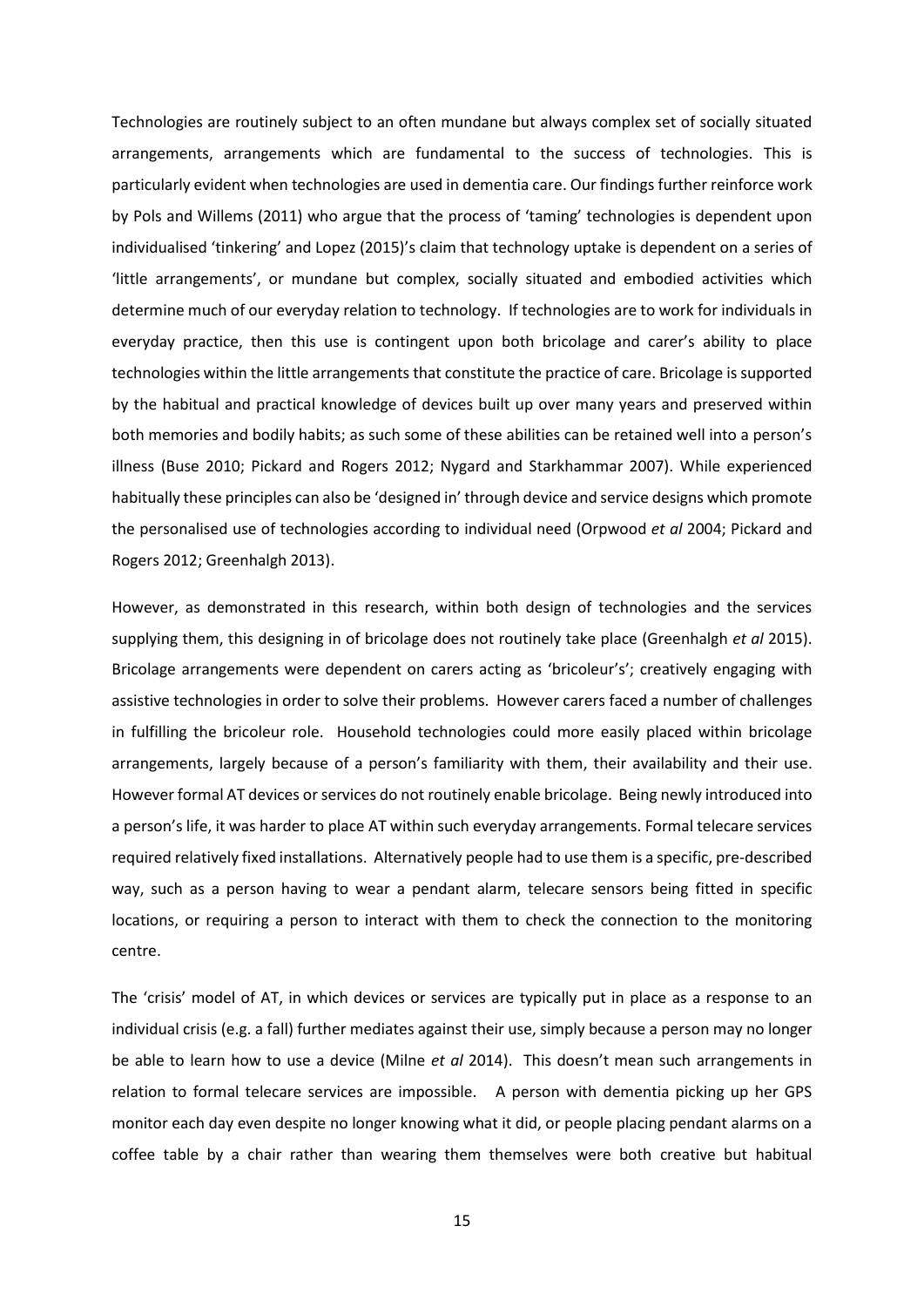adaptations of formal telecare devices. However, telecare services need to 'fit' into a person's everyday activities if such bricolage arrangements to take place. If technologies do not 'fit', ie are wanted, or that fulfil a need identified by both the carer and the person, then technologies will be quickly abandoned. This requires greater flexibility on the part both of technology designs, and the implementation of technology enabled care services.

In practice formal telecare services require a great deal of work on the part of carers, which as this and other analyses demonstrate, is currently unsupported by formal care services (Newton *et al*  2016). Rather than trying to 'design out' carers in order to make devices usable by people with dementia, a bricolage based approach to technology also requires a sensitivity to the formal and informal networks supporting a person with dementia. Bricolage is a collaborative activity involving all individuals involved in delivering care. However in the case of AT in dementia care, such collaborations fall upon family and social networks rather than formal care or support services. While carers were best placed to identify solutions and introduce technology into their care practices, they also felt that they were 'on their own' in doing so. Carers were intuitive and innovative in their use of technologies, and had detailed knowledge of and empathy for the person they cared for. However they often lacked knowledge of how dementia may affect a person's ability to recognise and use technologies, or simply did not know about the range of products available. Such practices could lead to inappropriate devices being purchased or devices being quickly abandoned, based on inappropriate expectations of the person with dementia in relation to technology. Carers generally had access to few formal resources which could support them to identify technologies which may be appropriate to the person they cared for. Even when bricolage arrangements were put in place, most carers had had to do this on their own, experiencing the combined frustrations of trial and error, wasted time and wasted money.

Current policy perspectives have historically focused on a small range of AT systems with the goal of maintaining safety and security, reducing risk and promoting efficiencies within care provision over meeting what people with dementia and their carers may perceive as their needs (Oldman 2003; Mort *et al* 2012.. Although such services may achieve economies of scale, upscaling a small number of telecare systems works against the adoption of more personalised approaches to technology enabled care. Core goals of any personalised technology enabled care service should therefore include promoting greater interoperability between different telecare systems, identifying individual good practice in the ad-hoc use of technology and passing this knowledge on to other individuals and services, and embracing a wider definition of assistive technology which includes a range of household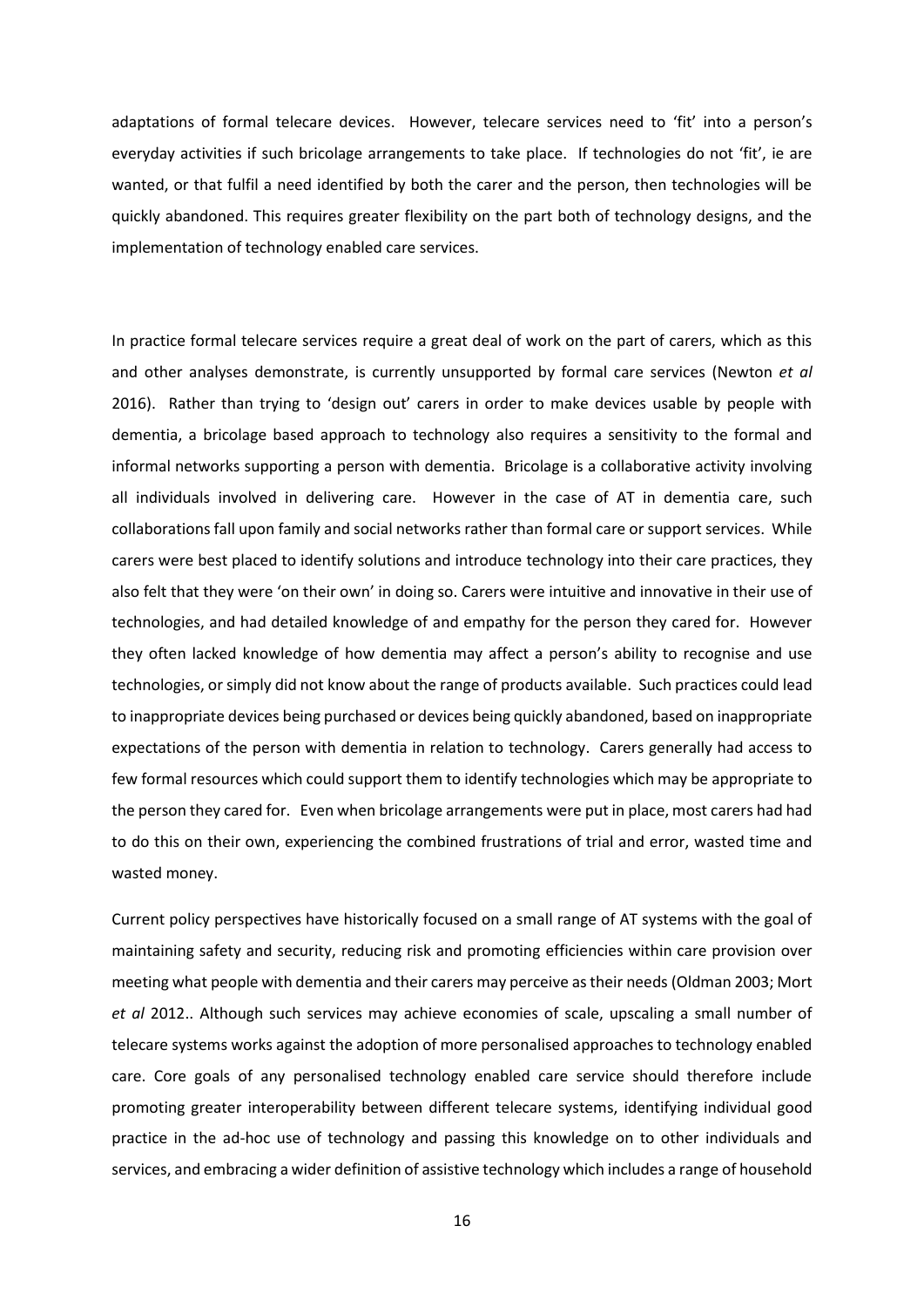devices currently beyond the scope of most telecare services (Meiland *et al* 2017). The provision of AT in dementia therefore needs to refocus itself on how technologies and their support services can be provided in personalised ways alongside or even instead of the standardised platforms and services which characterises current AT provision.

As yet personalised approaches have not become a part of mainstream technology enabled care services, however calls for more flexible, personalised approaches to service implementation are emerging within both the research literature and in professional care practice. Research regarding information provision about AT in dementia has led to the development of AT dementia – an online resource providing people with information about technologies (Burrow and Brooks 2012). Research by Newton et al (2016) has suggested that AT dementia has become an important resource for GP's and other health professionals. Brokerage based approaches, which help people with dementia and carers navigate the assistive technology landscape and design their own ad hoc solutions using a variety of products and media may be better placed to help people use technologies in person centred ways. An example of such a project is 'Dementia Circle' ([www.dementiacircle.org\),](http://www.dementiacircle.org)/) an online project by the charity Alzheimer Scotland, which provides crowdsourced advice from people with dementia and carers about how everyday technologies can help people with dementia to stay independent for longer or continue with activities important to them. Services can play an important role in signposting people to such initiatives which may be beyond their remit. However such services are often subject to the vagaries of short term funding, meaning dedicated long term support will be needed if they are to become established (Meiland *et al* 2017).

Future technology service redesign should place personalisation and bricolage at their core. Greenhalgh *et al* (2015) put forward the ARCHIE framework as a means to assess the design and quality of technology enabled care services. Within this framework, services should be anchored in a shared understanding of what matters to the user, realistic regarding the illness, co-creatively adapt solutions with users, support human interpersonal relationships, integrated through means of knowledge sharing between users, service providers and designers, and finally should be rigorously evaluated. Frameworks such as ARCHIE provide a means to evaluate the quality of existing technology enabled care service, and develop new models of service provision. Arguably of greater importance, such frameworks promote a shift away from standardised technology products and services towards more personalised services based on bricolage. However if such principles are to become a mainstream part of technology enabled care, a wholesale redesign away from 'one size fits all' technology enabled care services and the rationalist policy discourses upon which they are based will be required (Greenhalgh *et al* 2015). Such a paradigm shift needs the support of all stakeholders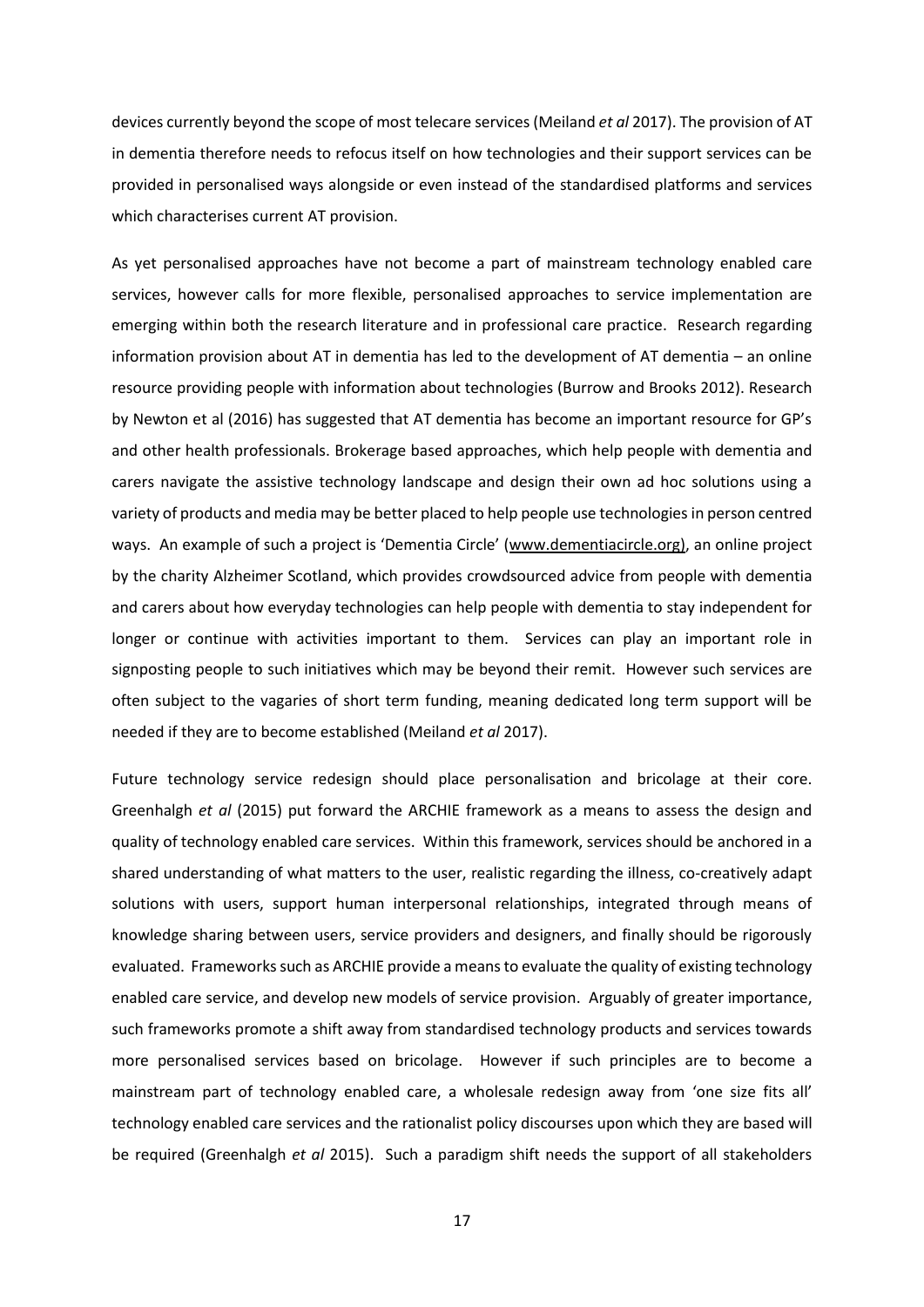within technology enabled care, from the designers and manufacturers through health and social care services to people with dementia and their carers themselves.

Several limitations to this study should be acknowledged. While our sampling approach involved recruiting people with dementia and carers from a wide range of sources, the sample was not explicitly organised around AT 'users' (e.g. by solely seeking people who were using AT's provided by formal services). In our approach we chose to use a wide definition of technology, AT and everyday technologies, from simple objects (e.g. post it notes) to complex IT systems (such as a bespoke, integrated smart house). However this did lead to diversity and potentially ambiguity in people's experiences, for example seen in how lay definitions of AT among participants differed from 'formal' definitions for AT's. In addition, the focus of our analysis was on 'devices' rather than 'systems'. How people engage with AT devices as part of technology enabled care services, which in turn are part of wider health or social care systems therefore requires further analysis. Using this sampling approach also meant that reaching people who were formal AT users, or who even had familiarity with AT was difficult. This lack of general awareness of AT among people with dementia and carers is in itself a significant research finding, but did limit the range of AT's that could be discussed.

## **Conclusion**

The concept of bricolage provides a useful tool to understand how people with dementia and their carers engage with technologies when managing care. In practice, both AT development and formal AT services do not adequately engage with the bricolage based use of technology. Drawing on bricolage as a concept allows us to appreciate how AT use is situated within the routines of everyday life, which in turn provides a powerful tool to inform the design of AT's which reflect everyday use in practice. Instead of current models of provision which focus on providing standardised telecare solutions, AT services in dementia should place the personalised and individualised provision of technology enabled care, including support for both AT and everyday technologies at their heart.

## **Acknowledgements**

This paper presents independent research funded by the National Institute for Health Research (NIHR) under its 'Translational Professorship' scheme (Reference Number NIHR-RP-011-043). The views expressed are those of the authors and not necessarily those of the NHS, the NIHR or the Department of Health. The authors thank the participants in the study for their involvement. The funders played no role in the design, execution, analysis or interpretation of the study. The study was conceived and designed by GG, CD and LR. Data was collected by GG, CD and KB. Data analysis was carried out by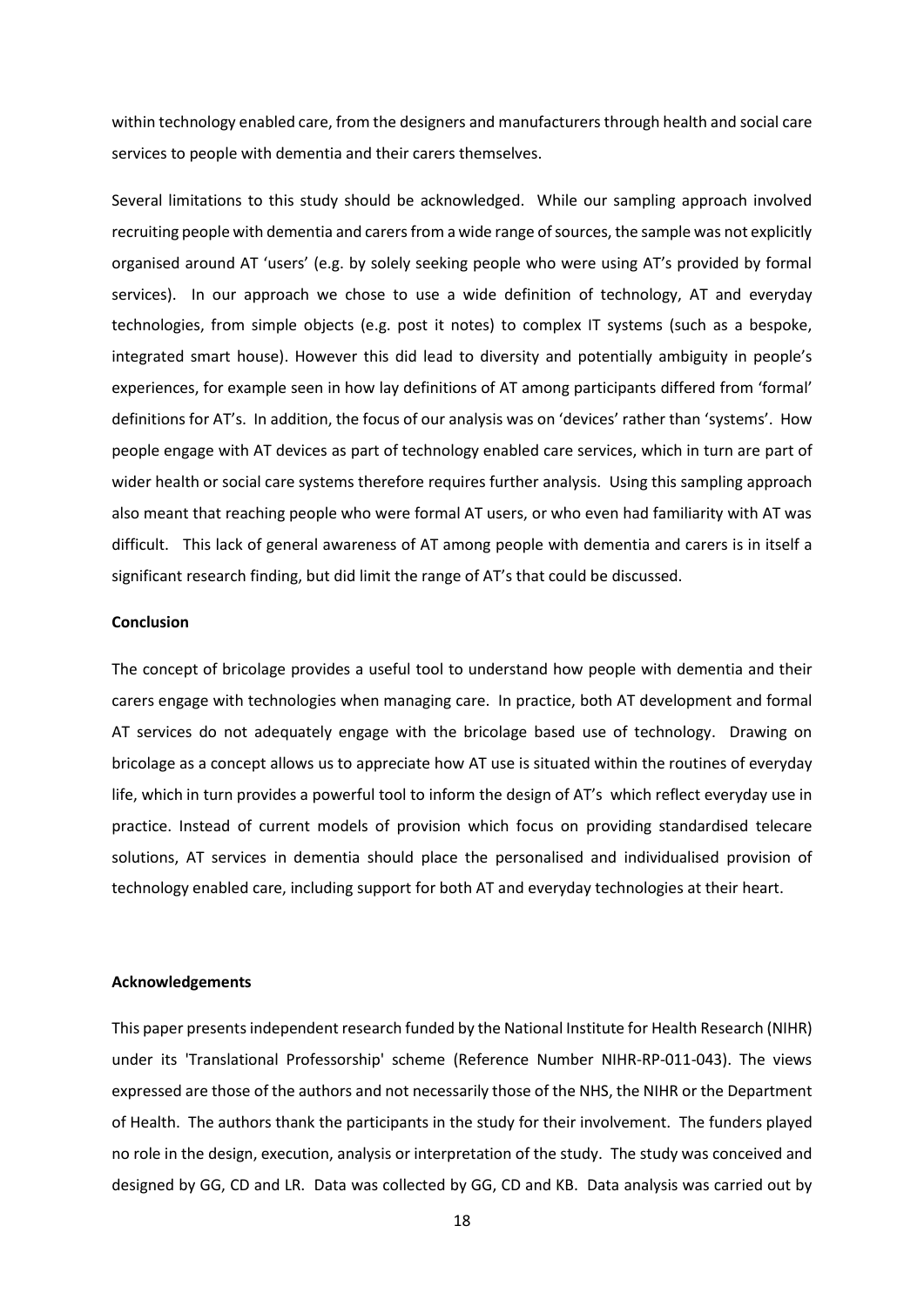GG, with contributions from CD and LR. The paper was drafted by GG with assistance from CD, KB and LR. The authors would like to thank Professor Emma Reynish for comments earlier drafts of the manuscript. The guarantor of this manuscript is GG. All authors have been involved in manuscript revisions and final approval. The authors declare no potential conflicts of interest with respect to the research, authorship and/or publication of this article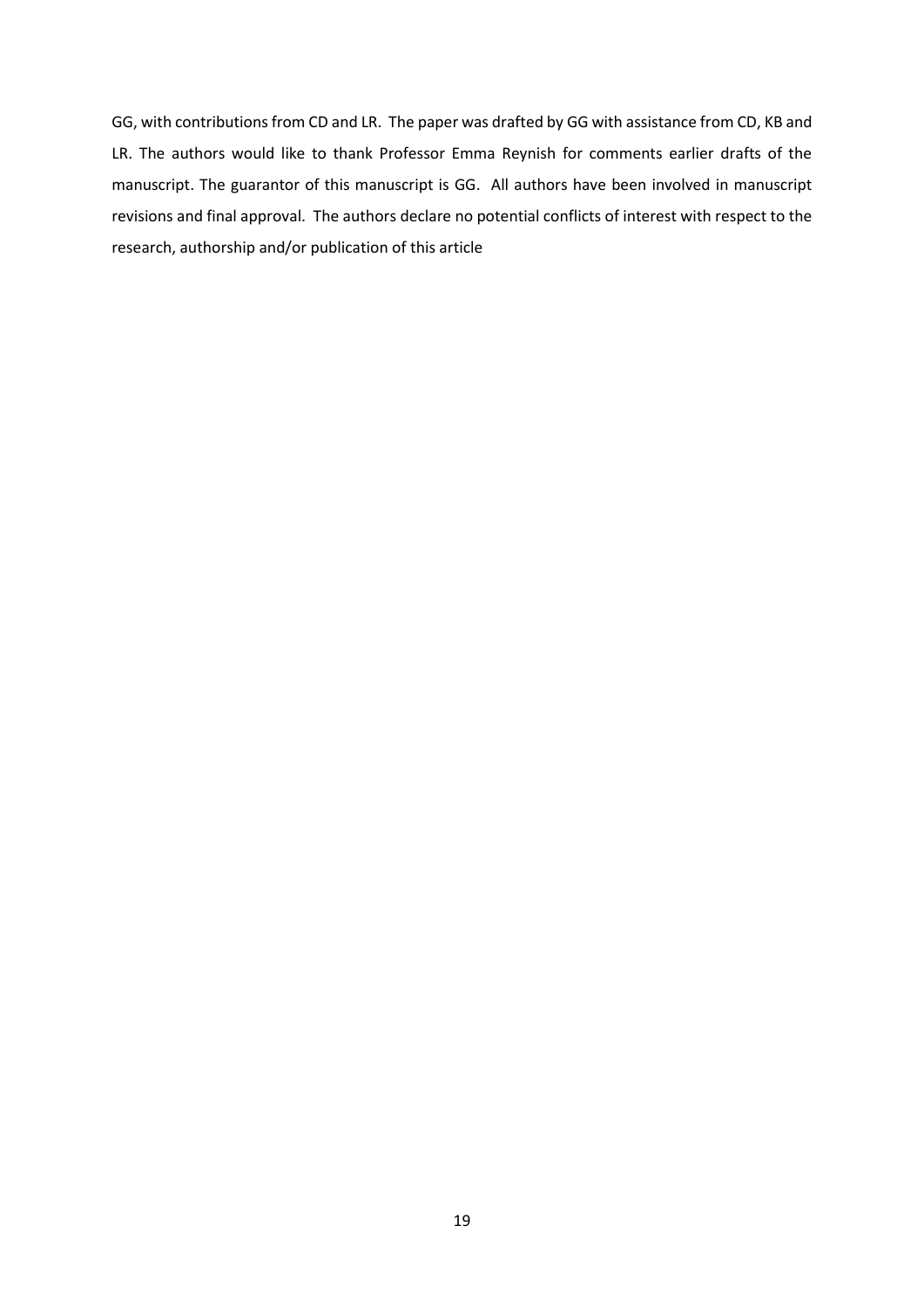# **References**

Astell, A., Malone, B., Williams, G., Hwang, F. and Ellis, M. 2014. Leveraging everyday technology for people living with dementia: a case study *Journal of Assistive Technologies* **8**, 4, 164-76.

Barken, R. 2017. 'Independence' among older people receiving support at home; the meaning of daily care practices *Ageing and Society* Available a[t https://www.cambridge.org/core/services/aop](https://www.cambridge.org/core/services/aop-cambridge-core/content/view/1D14EB7D086185FF89C6D2BB81752521/S0144686X17001039a.pdf/independence_among_older_people_receiving_support_at_home_the_meaning_of_daily_care_practices.pdf)[cambridge-](https://www.cambridge.org/core/services/aop-cambridge-core/content/view/1D14EB7D086185FF89C6D2BB81752521/S0144686X17001039a.pdf/independence_among_older_people_receiving_support_at_home_the_meaning_of_daily_care_practices.pdf)

[core/content/view/1D14EB7D086185FF89C6D2BB81752521/S0144686X17001039a.pdf/independen](https://www.cambridge.org/core/services/aop-cambridge-core/content/view/1D14EB7D086185FF89C6D2BB81752521/S0144686X17001039a.pdf/independence_among_older_people_receiving_support_at_home_the_meaning_of_daily_care_practices.pdf) ce among older people receiving support at home the meaning of daily care practices.pdf.

Berridge C. 2015. Breathing room in monitored space: the impact of passive monitoring technology on privacy in independent living. *The Gerontologist.* **56**, 5, 807-16.

Bjørneby, S., Topo, P. and Holthe, T. (Eds.). 1999. *TED. Technology, ethics and dementia. A guidebook on how to apply technology in dementia care.* Oslo: Norwegian Centre for Dementia Care, INFObanken.

Bowes, A., Dawson, A. and Greasley-Adams, C. 2013*. Literature review: the cost effectiveness of assistive technology in supporting people with dementia: report to the Dementia Services Development Trust* Available at

http://dementia.stir.ac.uk/system/files/filedepot/30/the cost effectiveness of assistive technolog [y\\_in\\_supporting\\_people\\_with\\_dementia\\_october\\_13.pdf.](http://dementia.stir.ac.uk/system/files/filedepot/30/the_cost_effectiveness_of_assistive_technology_in_supporting_people_with_dementia_october_13.pdf)

Bowes, A. and McColgan, G. 2006. *Smart technology and community care for older people: innovation in West Lothian, Scotland*. Edinburgh: Age Concern.

Braun, V. and Clarke, V. 2006. Using thematic analysis in psychology. *Qualitative Research in Psychology* **3, 2,** 77 – 101.

Brittain, K., Corner, L., Robinson, L. and Bond, J. 2010. Ageing in place and technologies of place: the lived experience of people with dementia in changing social, physical and technological environments *Sociology of Health and Illness* **3**, 2, 272-87.

Brittain, K., Degnen, C., Gibson, G., Dickinson, C. and Robinson, L. 2017. When walking becomes wandering: representing the fear of the fourth age. *Sociology of Health and Illness* **39**, 2, 270-84.

Burrow, S. and Brooks, D. 2012. AT dementia: an information resource on assistive technologies that support the independence of people with dementia *Dementia* **11**, 4, 553-57.

Buse, C. 2010. E-scaping the ageing body? Computer technologies and embodiment in later life *Ageing and Society* **30**, 6, 987-1009.

Chan, M., Campo, E., Esteve, D. and Forniols, J. 2009. Smart homes – current features and future perspectives *Maturitas* **64**, 2, 90-7.

Department of Health. 2015. *Prime Minister's challenge on dementia 2020* London: Department of Health.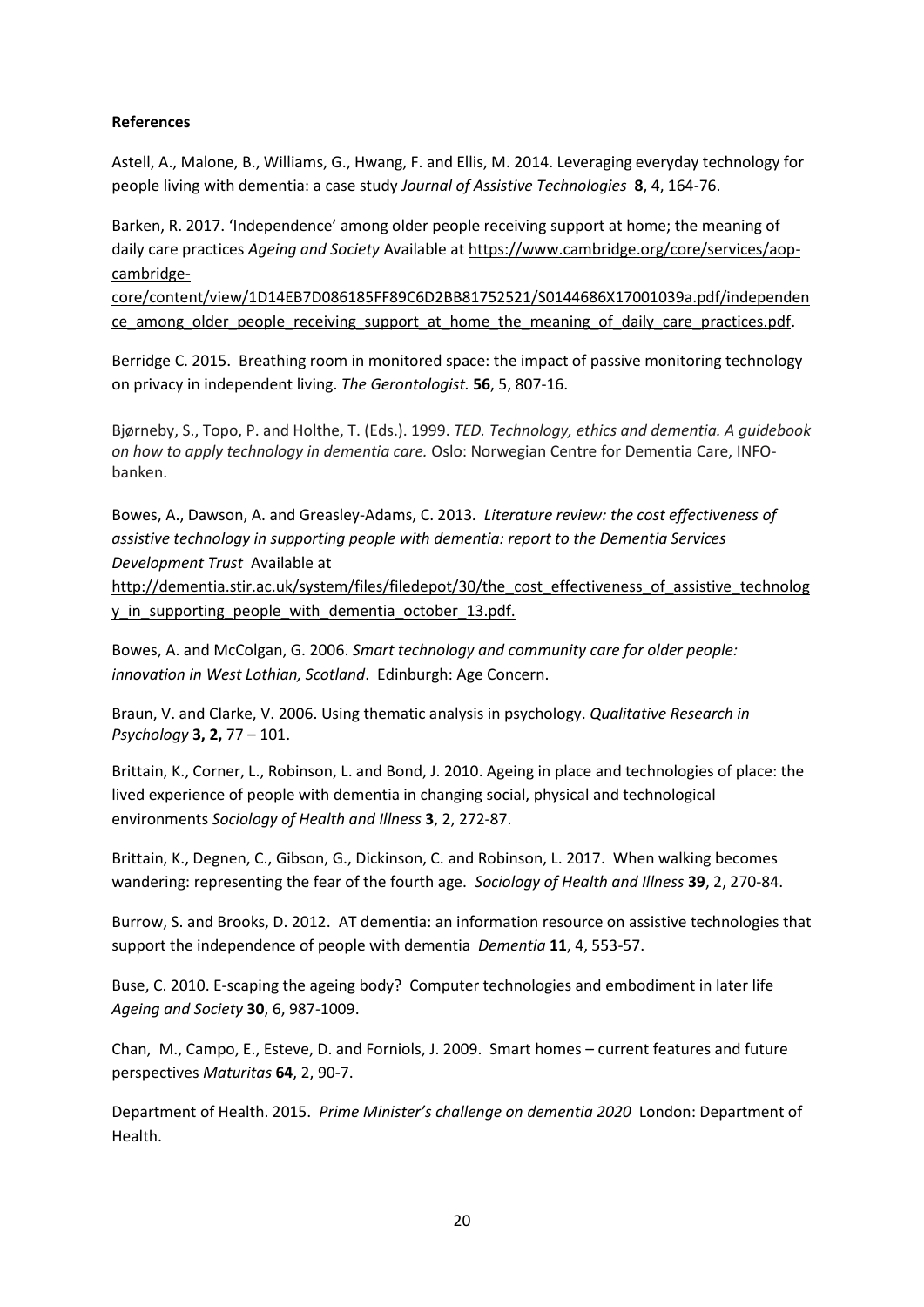Dewing, J. 2007. Participatory research: a method for process consent with persons who have dementia *Dementia* **6**, 1, 11-25.

Doyle, J., Bailey, C., Scanaill, C. and Van Den Berg, F. 2014. Lessons learned in deploying independent living technologies to older adults' homes *Universal Access in the Information Society* **13**, 2, 191-204.

Fleming, R. and Sum, S. 2014. Empirical Studies on the effectiveness of assistive technology in the care of people with dementia: a systematic review *Journal of Assistive Technologies* **8**, 1, 14-34.

Gibson, G., Dickinson, C., Brittain, K. and Robinson, L. 2015 The everyday use of assistive technology by people with dementia and their family carers: a qualitative study *BMC Geriatrics*  [http://bmcgeriatr.biomedcentral.com/articles/10.1186/s12877-015-0091-3.](http://bmcgeriatr.biomedcentral.com/articles/10.1186/s12877-015-0091-3)

Gibson, G., Newton, L., Pritchard, G., Finch, T., Brittain, K. and Robinson, L. 2016. The provision of assistive technology products and services for people with dementia in the United Kingdom. *Dementia* **15**, 4, 681-701.

Glaser, B. 1965. The Constant Comparative method of qualitative analysis *Social Problems* **12**, 4, 436-45.

Greenhalgh, T., Procter, R., Wherton, J., Sugarhood, P. and Shaw, S. 2012. The organising vision for telehealth and telecare: discourse analysis *BMJ Open* [http://bmjopen.bmj.com/content/2/4/e001574.full.pdf+html.](http://bmjopen.bmj.com/content/2/4/e001574.full.pdf+html)

Greenhalgh, T., Wherton, J., Sugarhood, P., Hinder, S., Procter, R. and Stones, R. 2013. What matters to older people with assisted living needs? A phenomenological analysis of the use and non-use of telehealth and telecare *Social Science and Medicine* **93**, 86-94.

Greenhalgh, T., Shaw, S., Wherton, J., Hughes, G., Lynch, J., A'Court, C., Hinder, S., Fahy, N., Byrne, E., Finlayson, A., Sorell, T., Procter, R. and Stones, R. 2016. SCALS: a fourth generation study of assisted living technologies in their organisational, social, political and policy context *BMJ Open* **6,** 2.

Hirani, S., Beynon, M., Cartwright, M., Rixon, L., Doll, H., Henderson, C., Bardsley, M., Steventon, A., Knapp, M., Rogers, A., Bower, P., Sanders, C., Fitzpatrick, R., Hendy, J. and Newman, S. 2014. The effect of telecare on the quality of life and psychological well-being of elderly recipients of social care over a 12 month period: the whole systems demonstrator cluster randomised trial *Age and Ageing* **43**, 3, 334-41.

Kirkpatrick, H., Boblin, S., Ireland, S. and Robertson, K. 2014. The nurse as bricoleur in falls prevention: learning from a case study of the implementation of fall prevention best practices *Worldviews on evidence based nursing* **11**, 2, 118-25.

Knapp, M, Barlow, J., Comas-Herrera, A., Damant, J., Freddolino, P., Hamblin, K., Hu, B., Lorenz, K., Perkins, M., Rehill, A., Wittenberg, R. and Woolham, J. 2015. *The case for investment in technology to manage the global costs of dementia* London; Policy Innovation Research Unit. Available at http://eprints.lse.ac.uk/66482/1/ lse.ac.uk\_storage\_LIBRARY\_Secondary\_libfile\_shared\_repository [\\_Content\\_LSEE\\_The%20case%20for%20investment%20in%20technology.pdf.](http://eprints.lse.ac.uk/66482/1/__lse.ac.uk_storage_LIBRARY_Secondary_libfile_shared_repository_Content_LSEE_The%20case%20for%20investment%20in%20technology.pdf)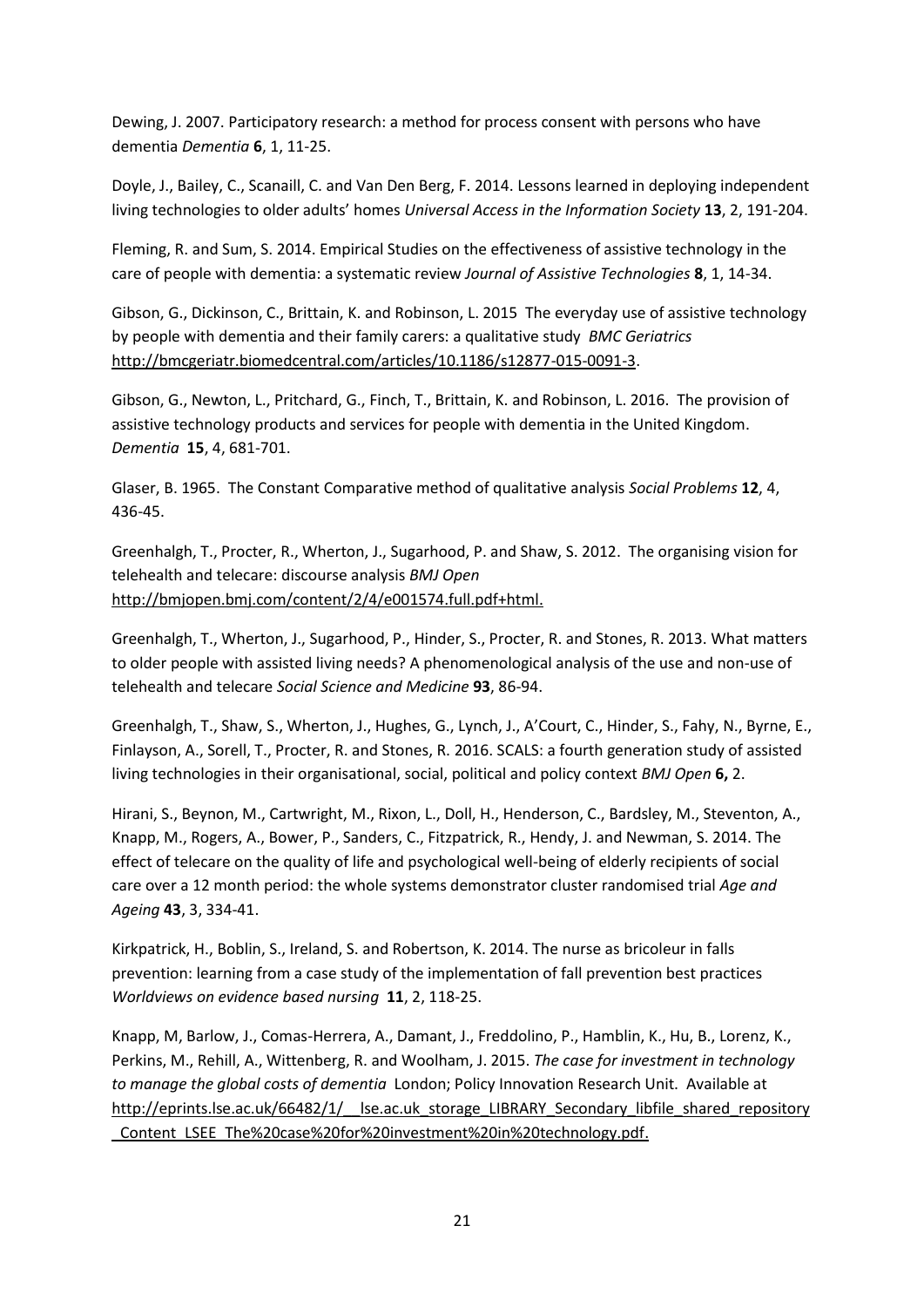Langstrup, H. 2013. Chronic Care Infrastructure and the home *Sociology of Health and Illness* **35,** 7, 1008-22.

Lindqvist, E., Nygard, L and Borell, L. 2013. Significant junctures on the way towards becoming a user of assistive technology in Alzheimer's disease *Scandinavian Journal of Occupational Therapy* **20**, 5, 386-96.

Lopez, D. 2015. Little arrangements that matter. Rethinking autonomy- enabling innovations for later life *Technological Forecasting and Social Change* **93**, 91-101.

Lorenz, K., Freddolino, P., Coma-Herrera, Knapp, M., Damant, J. 2017. Technology based tools and services for people with dementia and carers: mapping technology onto the dementia care pathway *Dementia* Available a[t http://journals.sagepub.com/doi/pdf/10.1177/1471301217691617.](http://journals.sagepub.com/doi/pdf/10.1177/1471301217691617)

May, C., Finch, T., Cornford, J., Exley, C., Gately, C., Kirk, S., Jenkings, K., Osbourne, J., Robinson, L., Rogers, A., Wilson, R. and Mair, F. 2011. Integrating telecare for chronic disease management in the community: what more needs to be done *BMC Health Services Research* **11**, 131.

Meiland, F., Innes, A., Robinson, L., van der Roest, H, Garcia-Casal, J.,Gove, D., Thyrian, J., Evans, S., Droes, R-M., Kelly, F., Kurz, A., Casey, D., Szczesniak, D., Dening, T., Craven, M., Span, M., Felzmann, H., Tsolaki, M. and Franco-Martin, M. 2017. Technologies to Support Community-Dwelling Persons with Dementia: A Position Paper on Issues Regarding Development, Usability, Effectiveness and Cost-Effectiveness, Deployment, and Ethics. *JIMR Rehabilitation and Assistive Technologies* **1,** e1 doi: 10.2196/rehab.6376.

Milligan, C., Roberts, C. and Mort, M. 2011. Telecare and older people: who cares where? *Social Science and Medicine* **72**, 347-54.

Milne, H., van der Pol, M., McCloughan, L., Hanley, J., Mead, G., Starr, J., Sheikh, A. and McKinstry, B. 2014. The use of global positional satellite location in dementia: a feasibility study for a randomised controlled trial. *BMC Psychiatry*, **14**, 1, 160.

Mort, M., Roberts, C. and Callen, B. 2012. Ageing with telecare: care or coercion in austerity *Sociology of Health and Illness* **35**, 6 799-812.

Moyle, W., Jones, C., Murfield,J., Thalib, L., Beattie, E., Shum, D., O'Dwyer, S., Mervin, M. and Draper, B. 2017. Use of a robotic seal as a therapeutic tool to improve dementia symptoms: a cluster-randomized controlled trial *Journal of the American Medical Directors Association* **9**, 1, 766- 73.

Newton, L., Dickinson, C., Gibson, G., Brittain, K. and Robinson, L. 2016. Exploring the views of GP's, people with dementia and their carers on assistive technology: a qualitative study *BMJ Open*  Available a[t http://bmjopen.bmj.com/content/6/5/e011132.full.pdf+html?sid=d73a4be3-c811-42cb](http://bmjopen.bmj.com/content/6/5/e011132.full.pdf+html?sid=d73a4be3-c811-42cb-a479-4b8f390759d7)[a479-4b8f390759d7.](http://bmjopen.bmj.com/content/6/5/e011132.full.pdf+html?sid=d73a4be3-c811-42cb-a479-4b8f390759d7)

Nygard, L. and Starkhammar, S. 2007. The use of everyday technology by people with dementia living alone: mapping out the difficulties *Aging and Mental Health* **11**, 2, 144-55.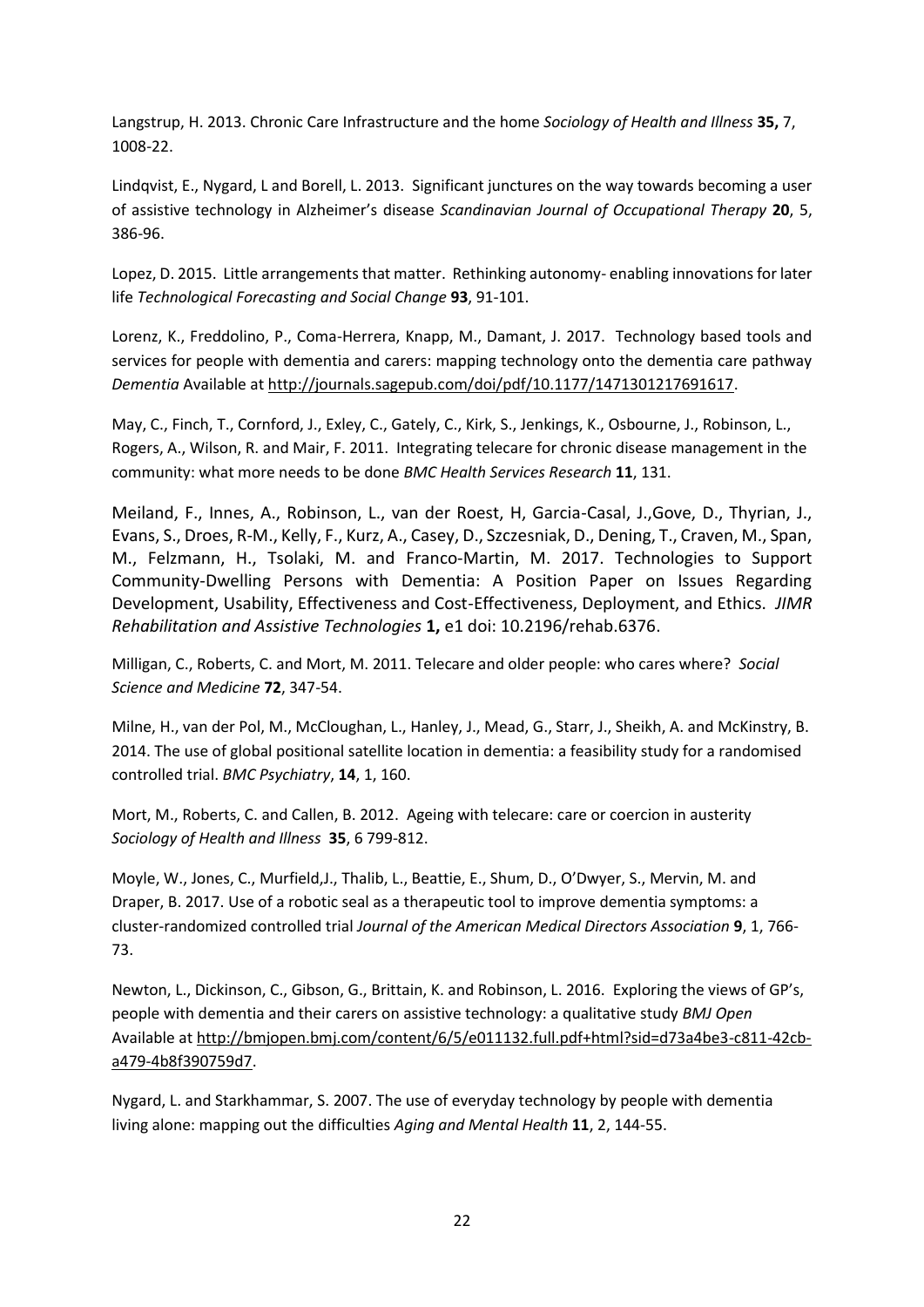Nygard, L. 2008. The meaning of everyday technology as experienced by people with dementia who live alone *Dementia* **7**, 4, 481-502.

Oldman, C. 2003. Deceiving, theorizing and self-justification: a critique of independent living *Critical Social policy* **23**, 1, 44-62.

Orpwood, R., Bjorneby, S., Hagen, I., Maki, O., Faulkner, R. and Topo, P. 2004. User involvement in dementia product development *Dementia* **3**, 3 263-79.

Orpwood, R., Sixsmith, A., Torrington, J., Chadd, J., Gibson, G. and Chalfont, G. 2007. Designing technology to support quality of life of people with dementia *Technology and disability* **19**, 2, 103- 12.

Peek, S., Luijkx, K., Rijnaard, M., Nieboer, M., Van Der Voort, C., Aarts, S., Van Hoof, J., Vrijhoef, H. and Wouters, E. 2015. Older adults' reasons for using technology while aging in place *Gerontology* Available online. DOI 10.1159/000430949.

Pickard, S. and Rogers, A. 2012. Knowing as practice: self-care in the case of chronic multimorbidities *Social theory and Health* **10, 2,** 101-20.

Pols, J. 2012. *Care at a distance: on the closeness of technology* Amsterdam: Amsterdam University Press.

Pols, J. and Willems, D. 2011. innovation and evaluation: taming and unleashing telecare technology *Sociology of Health and Illness* **33**, 3, 484-98.

Proctor, R., Greenhalgh, T., Wherton, J., Sugarhood, P., Rouncefield, M. and Hinder, S. 2014. The Day-to-day co-production of ageing in place *Computer Supported Co-operative Work* **23**, 3, 245-67.

Roberts, C. and Mort, M. 2009. Reshaping what counts as care: older people, work and new technologies *ALTER: European Journal of Disability Research* **3**, 2, 138-58.

Rosenberg, L. and Nygard, L. 2011. Persons with dementia become users of assistive technology: a study of the process *Dementia* **11**, 23, 135-54.

Rosenberg, L., Kottorp, A. and Nygard, L. 2012. Readiness for technology use with people with dementia: the perspectives of significant others *Journal of Applied Gerontology* **31,** 4, 510-30.

Scottish Government. 2017. *Scotland's National Dementia Strategy 2017-2020* Edinburgh: Scottish Government.

Secker, J., Hill, R., Villeneau, L. and Parkman, S. 2003. Promoting independence, but promoting what and how? *Ageing and Society* **23, 3,** 375-91.

Sixsmith, A. and Sixsmith, J. 2008. Ageing in place in the United Kingdom *Aging International* **32**, 3, 219-35.

Steventon, A., Bardsley, M., Billings, J., Dixon, J., Doll, H., Beynon, M., Hirani, S., Cartwright, M., Rixon, L., Knapp, M., Henderson, C., Rogers, A., Hendy, J., Fitzpatrick, R. and Newman, S. 2013. Effect of